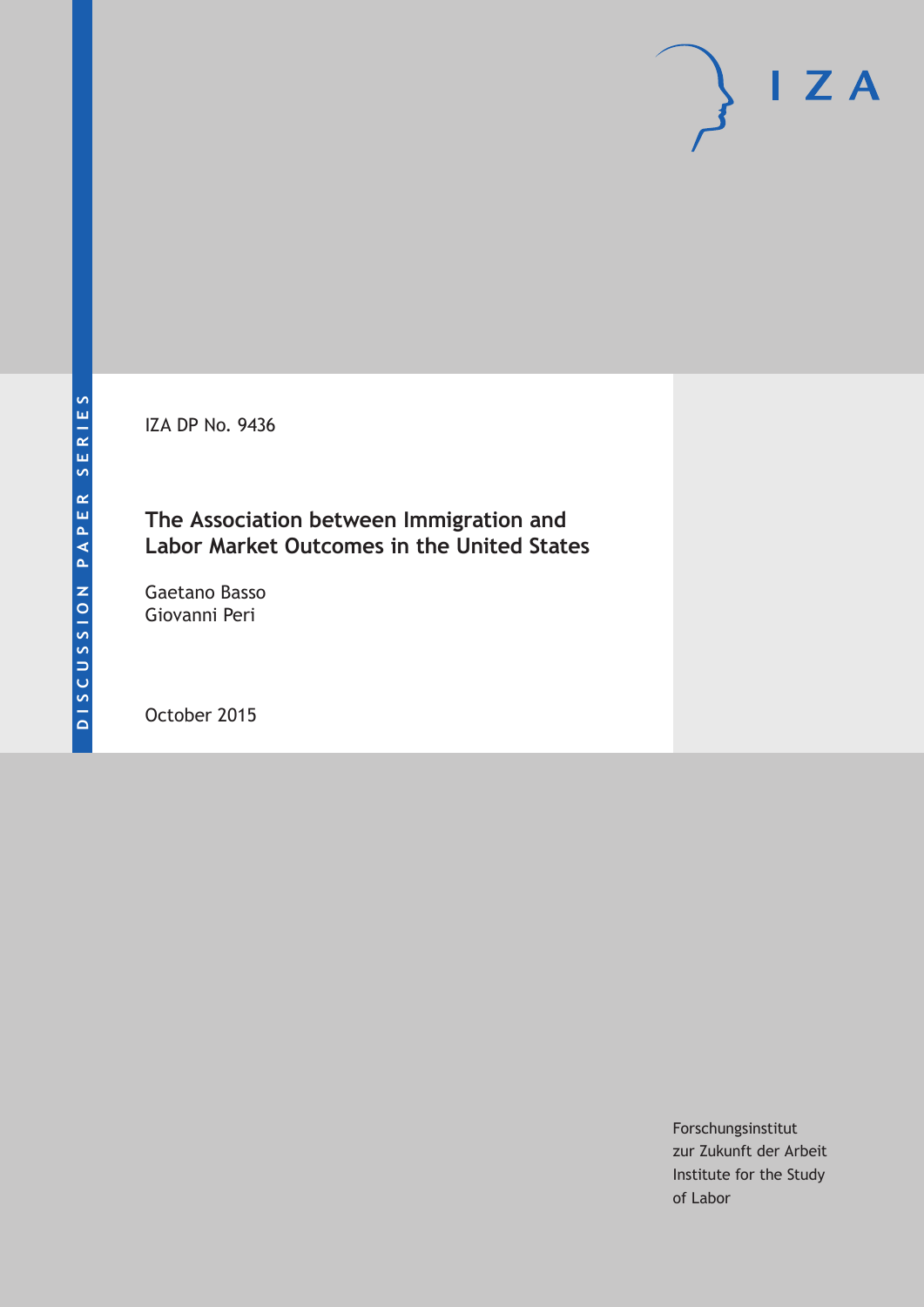# **The Association between Immigration and Labor Market Outcomes in the United States**

### **Gaetano Basso**

*University of California, Davis* 

#### **Giovanni Peri**

*University of California, Davis and IZA* 

Discussion Paper No. 9436 October 2015

IZA

P.O. Box 7240 53072 Bonn Germany

Phone: +49-228-3894-0 Fax: +49-228-3894-180 E-mail: iza@iza.org

Any opinions expressed here are those of the author(s) and not those of IZA. Research published in this series may include views on policy, but the institute itself takes no institutional policy positions. The IZA research network is committed to the IZA Guiding Principles of Research Integrity.

The Institute for the Study of Labor (IZA) in Bonn is a local and virtual international research center and a place of communication between science, politics and business. IZA is an independent nonprofit organization supported by Deutsche Post Foundation. The center is associated with the University of Bonn and offers a stimulating research environment through its international network, workshops and conferences, data service, project support, research visits and doctoral program. IZA engages in (i) original and internationally competitive research in all fields of labor economics, (ii) development of policy concepts, and (iii) dissemination of research results and concepts to the interested public.

IZA Discussion Papers often represent preliminary work and are circulated to encourage discussion. Citation of such a paper should account for its provisional character. A revised version may be available directly from the author.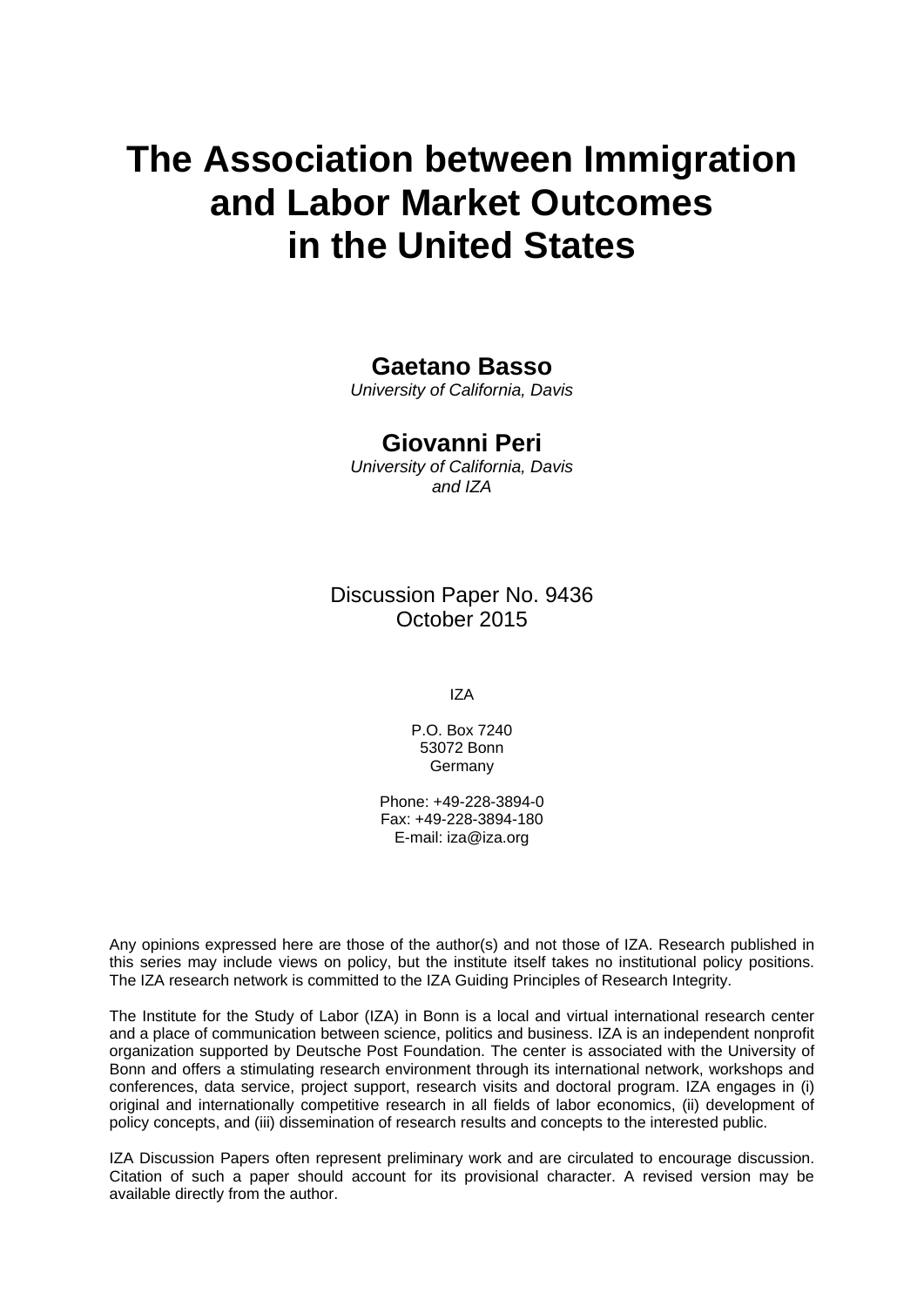IZA Discussion Paper No. 9436 October 2015

# **ABSTRACT**

# **The Association between Immigration and Labor Market Outcomes in the United States**

In this paper we present important correlations between immigration and labor market outcomes of native workers in the US. We use data on local labor markets, states and regions from the Census and American Community Survey over the period 1970-2010. We first look at simple correlations and then we use regression analysis with an increasing number of controls for observed and unobserved factors. We review the potential methods to separate the part of this correlation that captures the causal link from immigrants to native labor outcomes and we show estimates obtained with 2SLS method using the popular shiftshare instrument. One fact emerging from all the specifications is that the net growth of immigrant labor has a zero to positive correlation with changes in native wages and native employment, in aggregate and by skill group. We briefly review the literature on the channels and the mechanisms that allow local economies to absorb immigrants with no negative (and possibly positive) impact on the labor demand for natives.

#### **NON-TECHNICAL SUMMARY**

We show that correlation of immigration and wages/employment of US natives were positive or null at all levels of geography and in aggregate as well as for skill groups, in the period 1970-2010. This suggests that we need to analyze theories of how local economies absorb immigrants without negative effects on native labor demand.

JEL Classification: J21, J31, J61

Keywords: immigration, employment, wages, labor markets

Corresponding author:

Giovanni Peri University of California, Davis One Shields Avenue Davis, CA 95616 USA E-mail: gperi@ucdavis.edu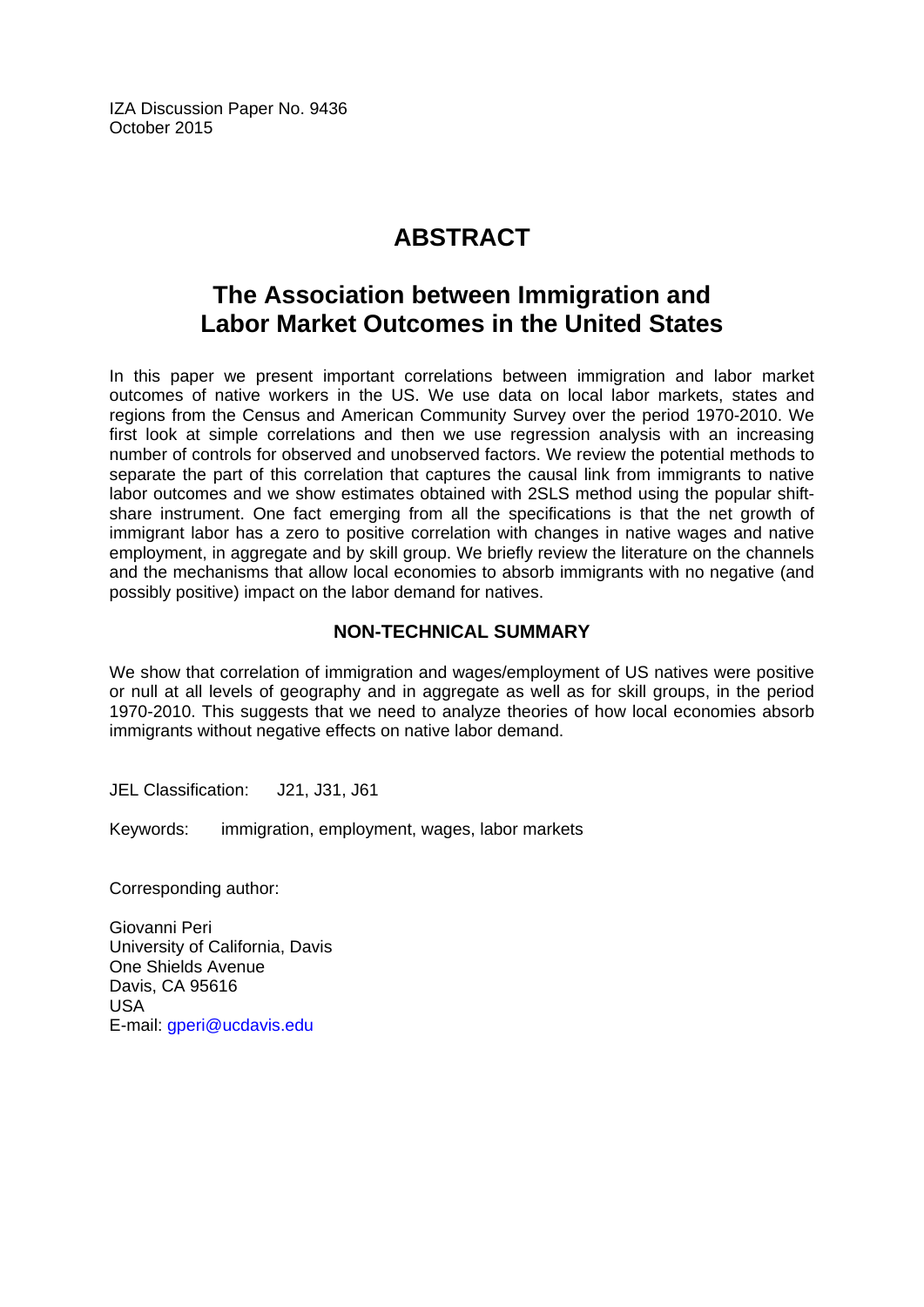### 1 Introduction

The labor market and, more generally, the economic impact of immigrants in the United States are highly researched topics. Several influential articles have been written since the 1980's on immigration and native wages and employment (Grossman 1982, Card 1990, Borjas, Freeman and Katz 1997, Friedberg and Hunt 1995, Friedberg 2001). There has been some disagreement on whether the association between immigrant and wages is negative, positive or null (e.g. Borjas 2003, Card 2009 and Ottaviano and Peri 2012). The economics of how immigrants affect native wages and employment can be framed in a very simple labor demand and labor supply model for homogeneous workers. Such a basic canonical model with a negatively sloped labor demand curve implies that in the short run an increase in supply due to immigration, keeping everything else constant, produces a decline in wage and/or in employment for native workers. In the long run as capital adjusts this model predicts no effect on native wages and employment.

There are many reasons, however, to believe that the simple canonical model described above is a gross oversimplification as it omits aspects that are crucial for the issue at hand. Immigrants are not homogeneous to natives, technology and capital adjusts in response to labor, firms create jobs in response to incentives, there are complementarity across different workers, more workers allow for specialization and division of labor that could enhance efficiency, and so on. All these factors imply that the marginal product of native labor may change when the supply of *immigrant* changes, and it may change in a direction that offsets or overturns the negative effects implied by the canonical model. In other words, the change in supply of immigrant workers may correspond to an ambiguous change in the *demand* for native workers. It could be positive or negative depending on the relative strength of competition and complementarity/productivity effects.

A second issue limiting the relevance of the "supply shift with-everything-else-constant" paradigm is that we rarely observe "sudden and short lived" changes in immigration rates. The usual scenario is one in which a slow but persistent increase in immigration rates shapes, over decades, the labor markets of the receiving countries. In this context several adjustments take place concurrently with the immigrant inflow. Even the more remarkable examples of immigration "booms" entailed net inflows only around 0.5 to 1% of the population each year. One of these immigration episodes took place in Israel during the period 1990-2000, due to Jewish immigrants from the ex-Soviet Union: in that episode, the share of foreign-born increased by 10 percentage points of the population in a decade.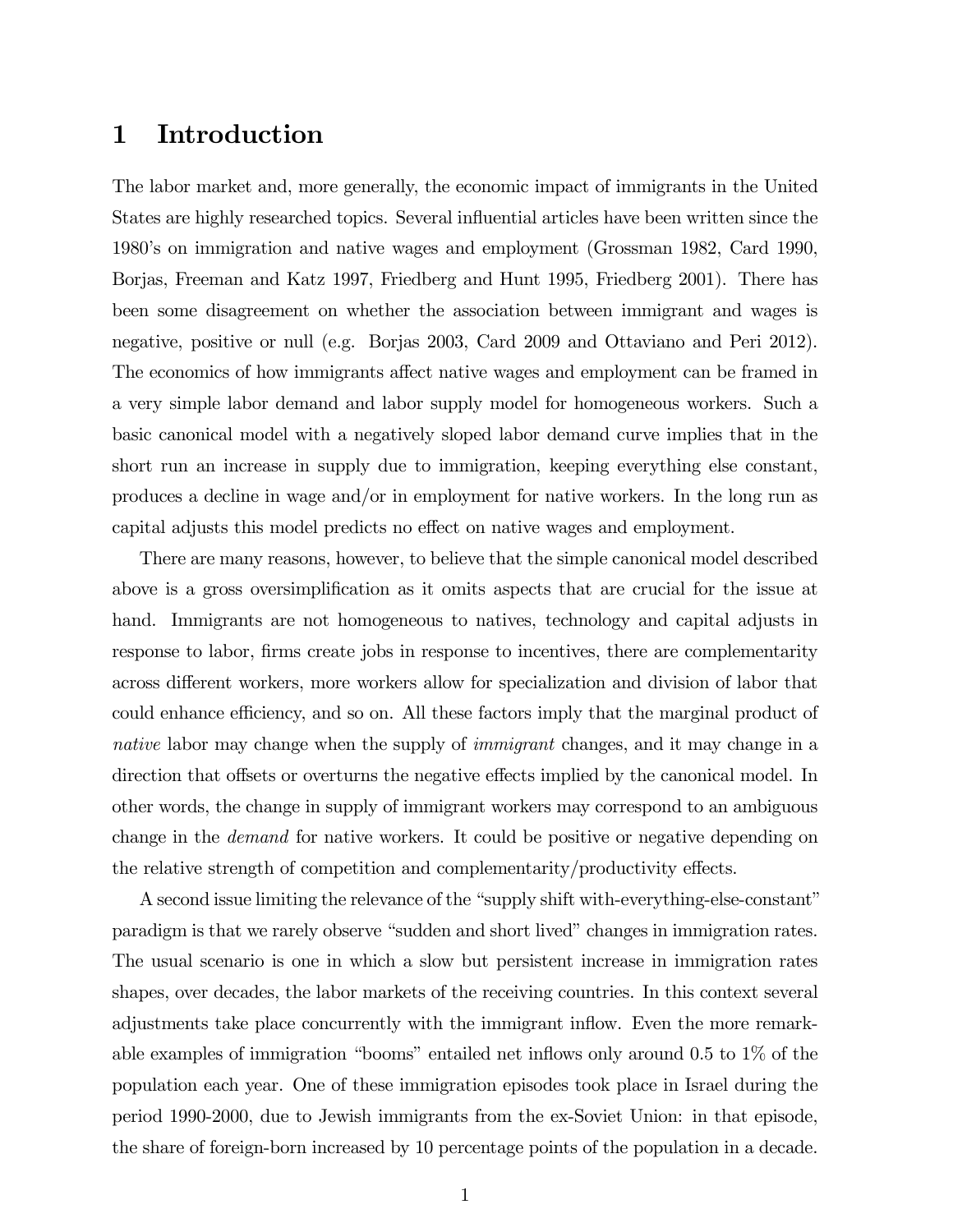In another episode, from 1995 to 2008, the share of foreign-born in Spain increased by 11 percentage points due to immigration. By comparison, the period of largest US immigration, namely the years 1990-2010, experienced an increase in the share of foreign-born by 5 percentage points, hence an average of 0.25 percentage of the population each year. Most of the other countries have had much smaller yearly rates for a period of few decades.<sup>1</sup> It is more useful, therefore, to think of a framework in which the inflow of immigrants changes the long run equilibrium in the labor markets over decades. As both labor demand and labor supply change in the long-run and immigration may affect both dynamics, there is no clear prediction of the sign of the effects.

For these reasons it is useful to go to the data to learn about the long-run correlations between changes in immigrant population and native wages and employment without a pre-conceived expectation about their sign. We analyze these correlations for the US over the period 1970-2010, considering several different dimensions pertaining geographical areas and skill groups in Section 2 of this paper.

There are reasons to think that in the long run the correlation immigrant-native demand can be negative if forces of competition, crowding and decreasing returns prevail. But there are as many reasons to think that a positive correlation will prevail if agglomeration economies, labor and capital complementarity, specialization and skill externalities prevail. By analyzing the long-run correlations between these variables we obtain a picture of their joint movements in equilibrium. While correlations "per se" cannot reveal what is their driving force, and hence they cannot identify the causal effects of immigration, they may suggest some scenarios and rule out others, especially if they are consistent across decades and across geographical units. Moreover, other important long-run forces driving changes in the labor market, such as technology, change in demographic groups and changes in schooling attainments are, at least in part, observable. Thus, we can absorb their variation and only distill the correlation that survives such controls to better approximate the causal link between immigrants and native wages.

With these caveats in mind we will estimate a series of basic regressions that progressively absorb the variation of confounding (observable and unobservable) factors so as to isolate a partial correlation between immigrant supply and native wages and employment. Overall we find correlations that are positive or not significantly different from 0 and rather stable across different periods, geographical units and specifications. These

<sup>&</sup>lt;sup>1</sup>There have been some episodes of large refugee migrations in a short amount of time such as the Bosnians in the mid 1990's, but their flows were not too large.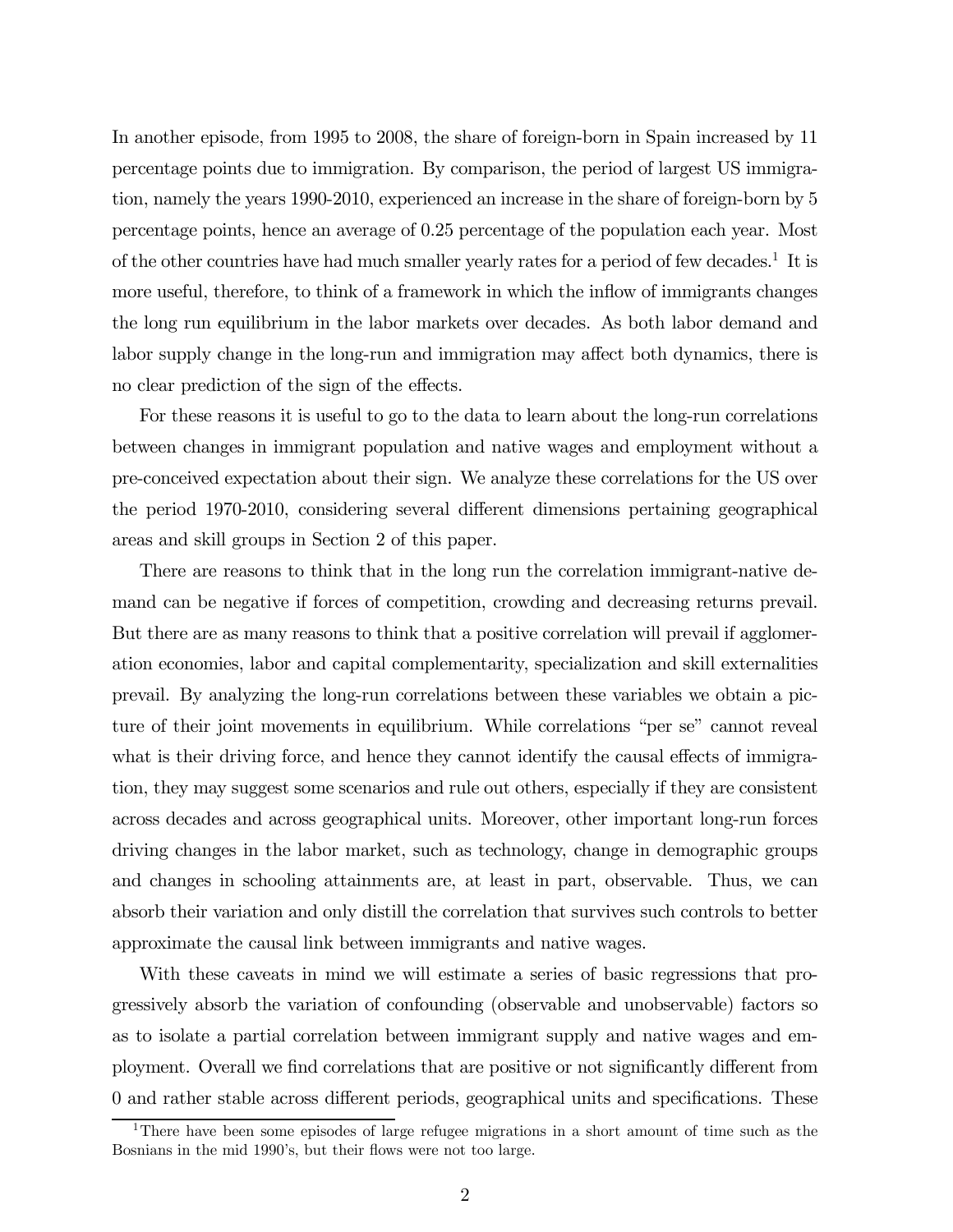correlations reveal that, unless specific unobserved factors systematically offset the crowding and competition effects by immigrants, the identified correlations do not support the existence of negative and significant effects of immigration on native labor demand. We present this analysis in Section 3.

Even the more sophisticated regression analysis, however, cannot really ensure that we are fully identifying causation from immigration to native labor demand. While the positive correlations are suggestive, and the robustness to controls is encouraging, we need to have a more systematic way to separate the causal link between exogenous changes in immigrant labor supply and native wages and employment. In Section 4 we discuss the frequently used method of instrumental variables estimation, and the popular instruments in this context, defined as "shift-share" (or "enclave-based"). That method aims at isolating supply-driven changes in immigrants. We apply this instrumental variable technique to our regression analysis and observe only a small change in the point estimates of the correlation between immigrants and average native wages. The precision of the estimates, however, deteriorates significantly. We also discuss in that section more recent and promising methods that leverage policy changes and their variation across regions or the discontinuity over time of migratory flows as source of exogenous variation of immigrant labor supply. While those methods are interesting and promising, it is hard to find policy changes and push-episodes for all countries and years. Hence the shift-share instrument may still have an important role and it needs to be constructed accurately, paying attention to important details.

Finally, acknowledging that most of the simple and sophisticated correlations and 2SLS correlations between immigrant labor supply and native wages are positive or null, in Section 5 we identify some recent papers that analyze channels and mechanisms allowing absorption of immigrant labor with positive effects on native labor demand. Section 6 concludes the paper.

## 2 Basic Aggregate Correlations

We first consider simple correlations between the growth of the foreign-born population and the growth of wages and employment of natives. We aggregate US Census data for 1970 (2% sample), 1980, 1990 and 2000 (5% samples) and the 2008-2012 American Community Survey, which create a 5% sample around 2010 that we use for that year. As main geographical unit of analysis we use 722 Commuting Zones (CZs) that encompass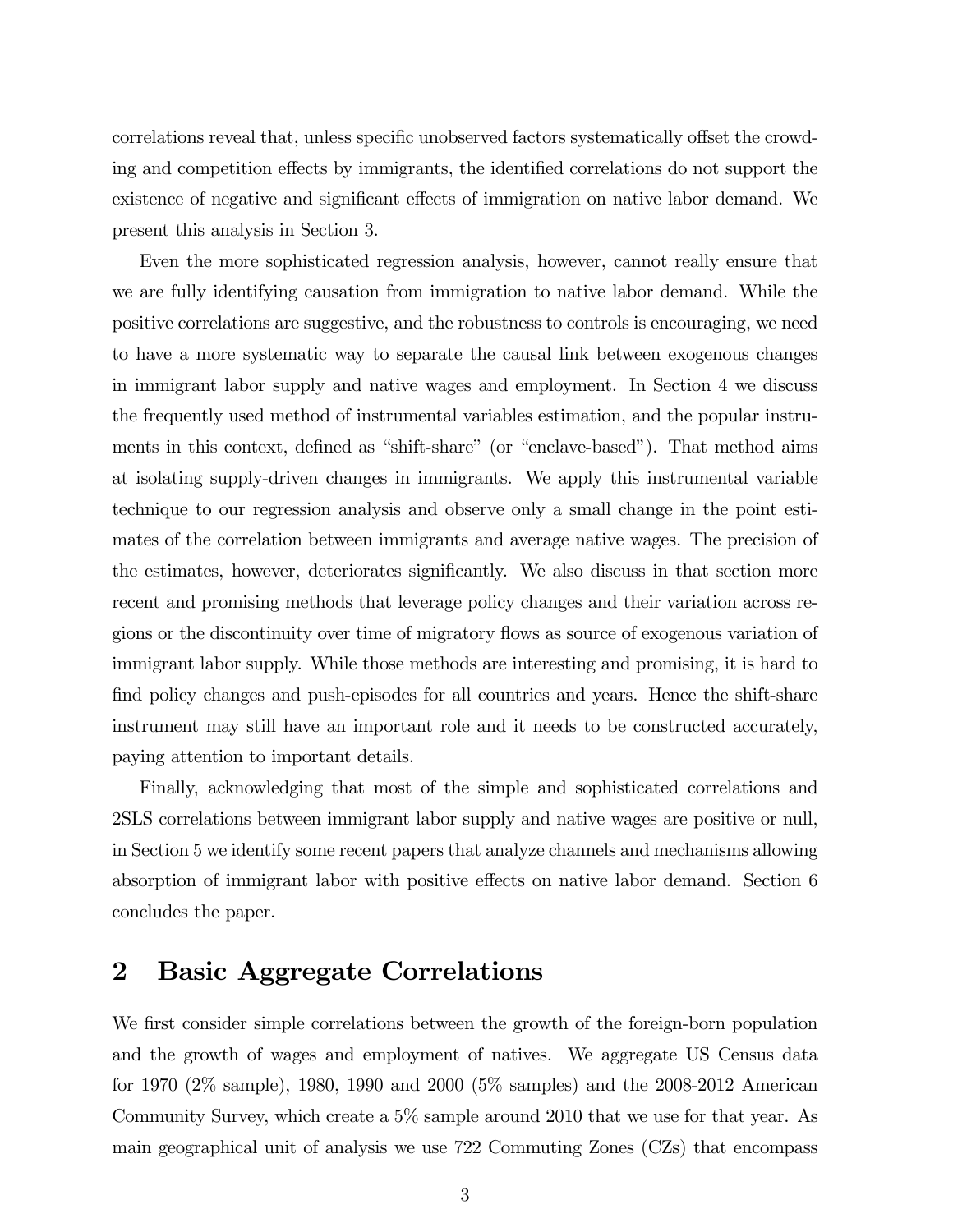the 48 adjoining US states and are defined as to comprise the same residents and workers within themselves. They approximate local labor markets. We use the definition of Commuting Zone, and the concordance over time, as developed by Autor and Dorn (2013). Alternatively, we use 50 US states or 9 US Census regions as units of analysis. The samples that measure population in working age include all individuals between 18 and 64 years old not residing in group quarters, while those measuring employment only include individuals who worked a positive amount of weeks in the previous year. Finally, the samples constructed to measure wages include working individuals who received strictly positive wage income. We use the logarithm of weekly wages that we define as total income from wages divided by weeks worked in the previous year.<sup>2</sup>

Let us define as  $FB_{it}$  the number of foreign-born in working age in location i and census year  $t$ . We then define as  $USB_{it}$  the number of US born people in working age in the same location and census year. Our measure of the increase in immigrants (foreignborn) over an inter-census decade (for  $t = 1970, 1980, 1990, 2000$ ) is the change in the number of foreign-born standardized by the initial population:  $\Delta(immi_{i,t})=(FB_{i,t+10} FB_{it}/(FB_{it}+USB_{it}).$  This variable captures the increased number of immigrants relative to the local population in working age. Correspondingly, we define as  $\Delta \ln(wage_{it})^{USB}$ the inter-census change in the logarithm of average weekly wages of native workers and as  $\Delta \left( \text{empl}_{i,t} \right)^{USB}$  the inter-census change in native employment as share of the population in working age in census year  $t$ . These variables capture the change in native workers' labor market outcomes over the considered decades measured as percentage points of the initial value. Figure 1 shows the variation of  $\Delta(immi_{i,t})$  across US CZs considering the whole 1970-2010 change and indicating with darker shades of grey the CZs with larger increase of immigrants. Several CZs in California, Texas and Florida, but also on the East Coast and in the Central States, show the largest values. Parts of the Midwest and some Mountain States show the smallest increases. Figure 2 shows the geography of the variable  $\Delta \ln(wage_{i,t})^{USB}$  across CZs also considering the change for the whole 1970-2010 period. We observe some fast growing wages in CZs of Texas, Florida and on the East Coast, but also in the Mountain States.

As it is hard to discern positive or negative correlations from these maps we show in

<sup>&</sup>lt;sup>2</sup>The detailed description of the samples, variables and their constructions using the IPUMS Census and ACS data (Ruggles et al. 2015) is in the Data Appendix. In general, we have used the same definitions of samples and variables as used in the book "Immigration Economics" By George Borjas (2014). All the dollar amounts are expressed in \$ as of 1999 adjusted using the BLS CPI-U All Items.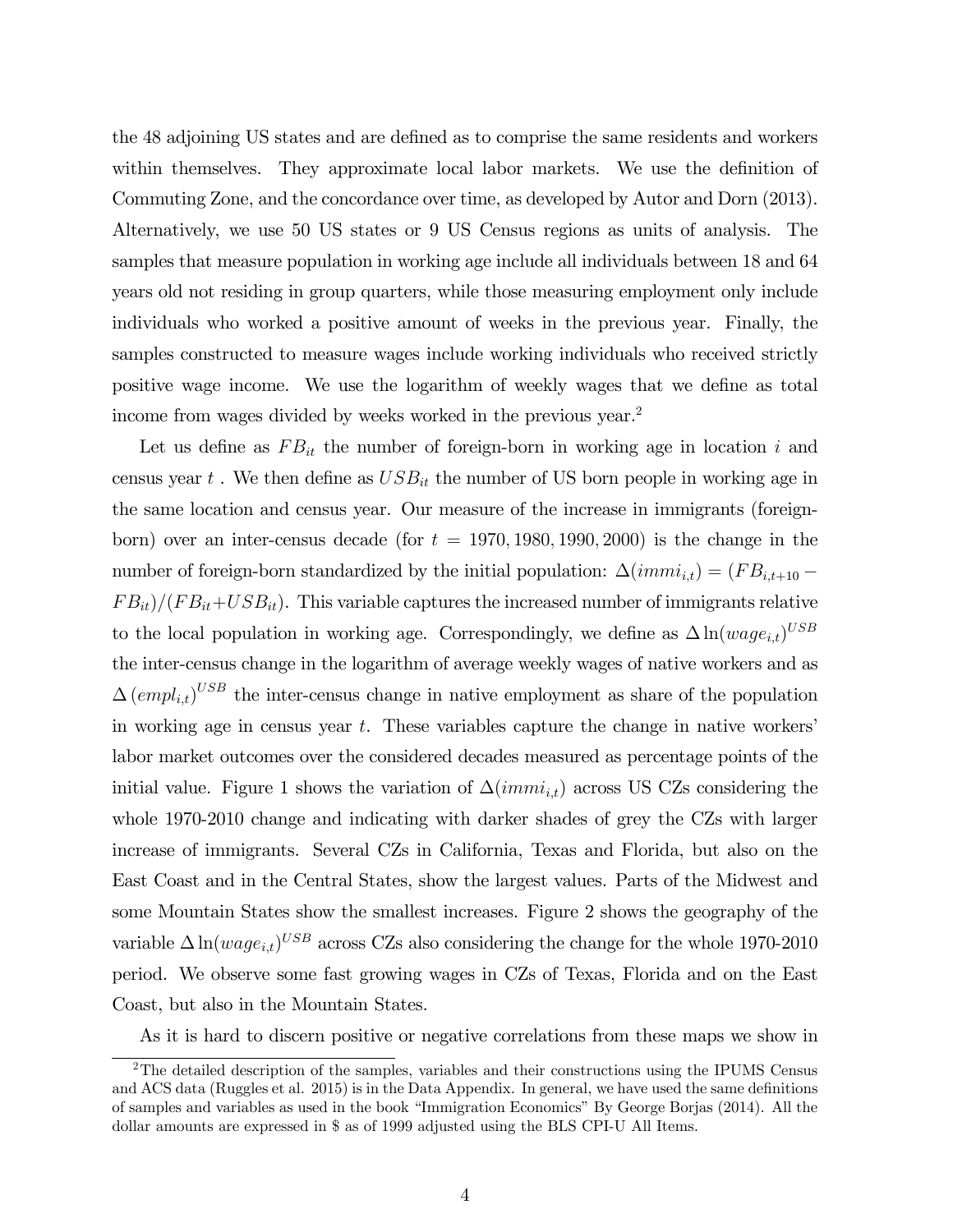Figure 3 the scatterplot of the decade changes  $\Delta \ln(wage_{i,t})^{USB}$  on the vertical axis versus the change of immigrants,  $\Delta(immi_{i,t})$  on the horizontal axis, pooling decades (1970-2010) after we have subtracted common decade averages. The units of observation are CZs in a decade. We also report the regression line, its coefficient  $(\beta)$  and the standard error  $(s.e.).$  The size of a circle in the graph is proportional to the population of the CZ. The plot clearly shows a strong and significant positive correlation between immigration and native wage increase. In fact, the coefficient is quite large and it implies that an increase of immigrants by 10 percentage points of the initial population in a CZ, is associated to a native wage growth of 3.4%. Figure 4 breaks down the correlation between immigrant inflow and native wages across four decades to see whether such association has changed systematically over time. The graph shows a non-significant coefficient for the 1970's and 1990's and a positive and significant coefficient for the 1980's and 2000's. While certainly the nature of labor market shocks across CZs has changed over these decades, introducing significant noise, we do not observe a systematic decrease (or increase) in the correlation between immigrants and native wages over time that could imply a systematic change in their role as competitors/complements of native workers. Overall, we observe positive or null correlations, with a fair amount of noise.

Looking at relatively small geographical units such as the CZs can provide an incomplete representation of the phenomenon. First, natives may offset the inflow of immigrants by leaving the area. Second, focussing on larger areas one can internalize some of the potential effects on wages that spilled over to other CZs. To begin exploring these possibilities, therefore, in Figure 5 and 6 we show the correlation between native employment changes and immigration in scatterplots that mirror Figure 3 and 4. A strong role of immigrants in displacing natives would likely produce a negative correlation. A coefficient of −1 would be compatible with a strong displacement effect in which one immigrant replaces one native as worker. When pooling the observations across decades in Figure 5, as well as in the panels of Figure 6 where we show one chart per decade, we see either null or positive correlations between immigration and native employment. The pooled estimates show a positive correlation of 0.20, not significantly different from 0. Across decades one finds a positive and significant coefficient in the 2000's and non significant coefficients in the other decades. Combining these correlation with those with native wages (zero to positive) it is clear that immigration is associated with a positive demand change for native workers across CZs. While the cause of such positive demand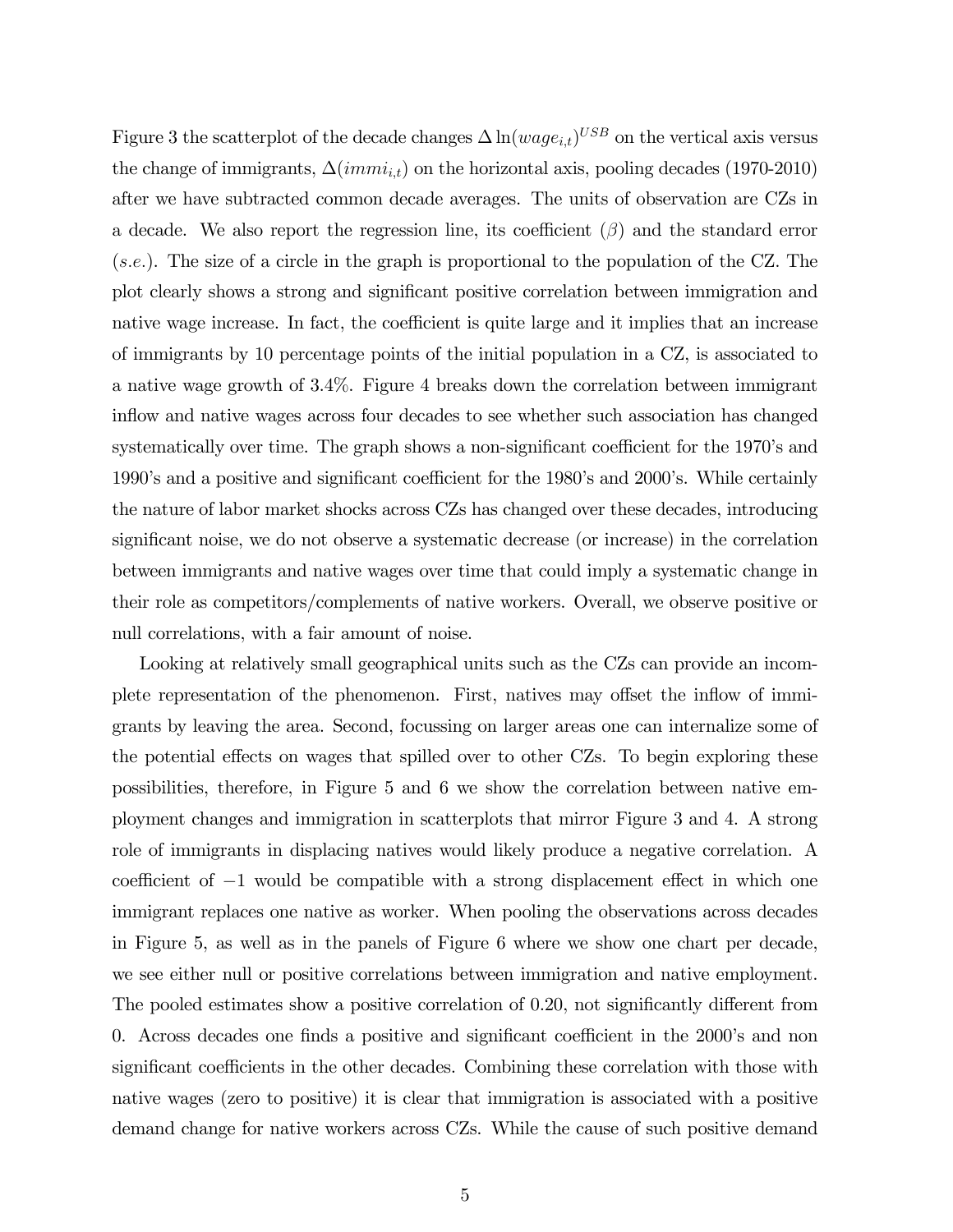change for native workers cannot be inferred from these correlations directly, we can establish two minimal findings. First, locations where immigrants go are those where native labor markets are growing. This may certainly be driven by other factors, but at least the inflow of immigrants does not reverse the positive demand shock. Second, we have not found evidence of systematically changing correlation between native labor markets outcomes and immigrants over decades.

Before trying to control more systematically for some observed and unobserved determinants of native labor demand we consider an important differentiation in the labor market for native workers. Workers of different skills are subject to different degrees of immigrant competition and their schooling level is an important factor in determining such competition. Workers with different schooling levels can be considered as different and imperfectly substitutable labor inputs (see Borjas 2003, Ottaviano and Peri 2012 and Card 2009). In areas where immigrants are more skilled, highly educated natives could suffer more competition than less educated natives. To the contrary, a larger inflow of low educated immigrants produces competition for less educated natives and possibly complements the skills of highly educated. On average, the inflow of immigrants in the US during the considered period (1970-2010) has been largest among workers with no high school degree (low-skilled). Hence separating workers with low education (at most a high school degree) and those with high education (college educated or more), and still considering aggregate immigration in CZs as explanatory variables, we want to see if the correlation with native wages is consistent with a stronger competition effect on less educated natives. Figure 7 and 8 show the scatterplot of the increase of the log of weekly wages for natives with at most a high school diploma (Figure 7), or for natives with a college education (Figure 8) versus the increase in total foreign born as share of the total population. Two facts emerge. First, in both cases the correlation is positive and significant which confirms the idea that immigration is associated to a positive demand change for both types of native workers. Second, the correlation is stronger for college educated. While an increase in immigrants by one percentage point is associated to a 0.13 increase in non-college educated wages, college educated show a 0.42 percent grow. This is consistent with an overall positive demand (productivity) change associated with immigrants. If part of this association is causal it would be consistent with a stronger complementarity effect of immigrants on highly educated natives.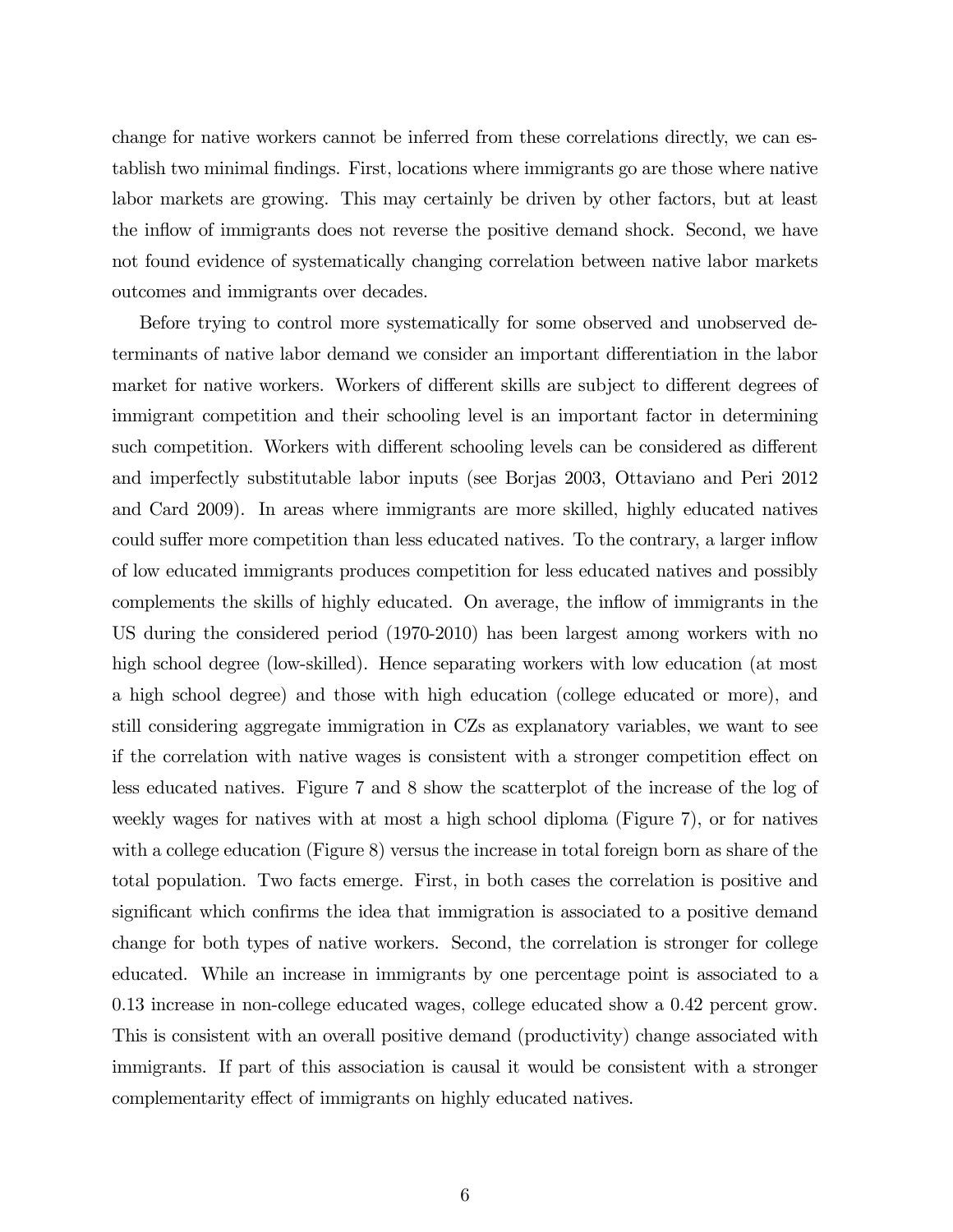### 3 Correlations and Regression Analysis

In order to analyze more systematically the correlations between immigrants and wage/employment of natives we perform several regressions. Those allow us to control for an array of omitted variables, some of them not observable (but common to location over time, or to decades across locations) and some observable, or at least proxied by variables that can be constructed, such as measures of technological change. We run two types of regressions in this section. The first set of regressions analyzes the impact of aggregate immigration in a location (as proxied by the immigrant share in the working age population of that area) either on native average performance (wage and employment) or on the performance of college educated or non-college educated separately. The estimated regressions are of the following type:

$$
\Delta (y_{i,t})^{USB} = \phi_i + \psi_t + \beta \Delta (imm i_{i,t}) + \varepsilon_{it} \tag{1}
$$

Where  $(y_{i,t})^{USB}$  is an outcome (such as wage or employment) for all US born workers, or for an education group within them (college or non-college educated). The terms  $\phi_i$ and  $\psi_t$  are fixed location and time effects. The term  $\varepsilon_{it}$  captures a zero-mean random error. The coefficient of interest is  $\beta$  and it describes the percent increase in the outcome variables associated to an increase of immigrants by one percentage point of the total population. These aggregate regressions aim at capturing the overall association between immigrants as a whole and native outcomes. The limit of these regressions is that, if other factors are not controlled for, the correlation is not informative of the causal effect of immigrants on native outcomes.

A second group of regressions analyzes instead the correlation between immigrants and native outcomes within skill-location cells. The skill cells are defined as four education groups (no degree, high school degree, some college and college degree) by two experience groups (at most twenty years of experience and more than twenty years of experience). By selecting natives and immigrants in the same cell one is considering similar type of workers, more likely to compete for similar jobs. By including fixed terms that control for location-decade effects one is likely to absorb some of the omitted variables that may bias the previous regression (1) hence reducing the risk of spurious correlations. However such a strategy also absorbs with the fixed effects all the possible cross-skill complementarity and aggregate externalities that immigrants workers generate. Namely, in these regressions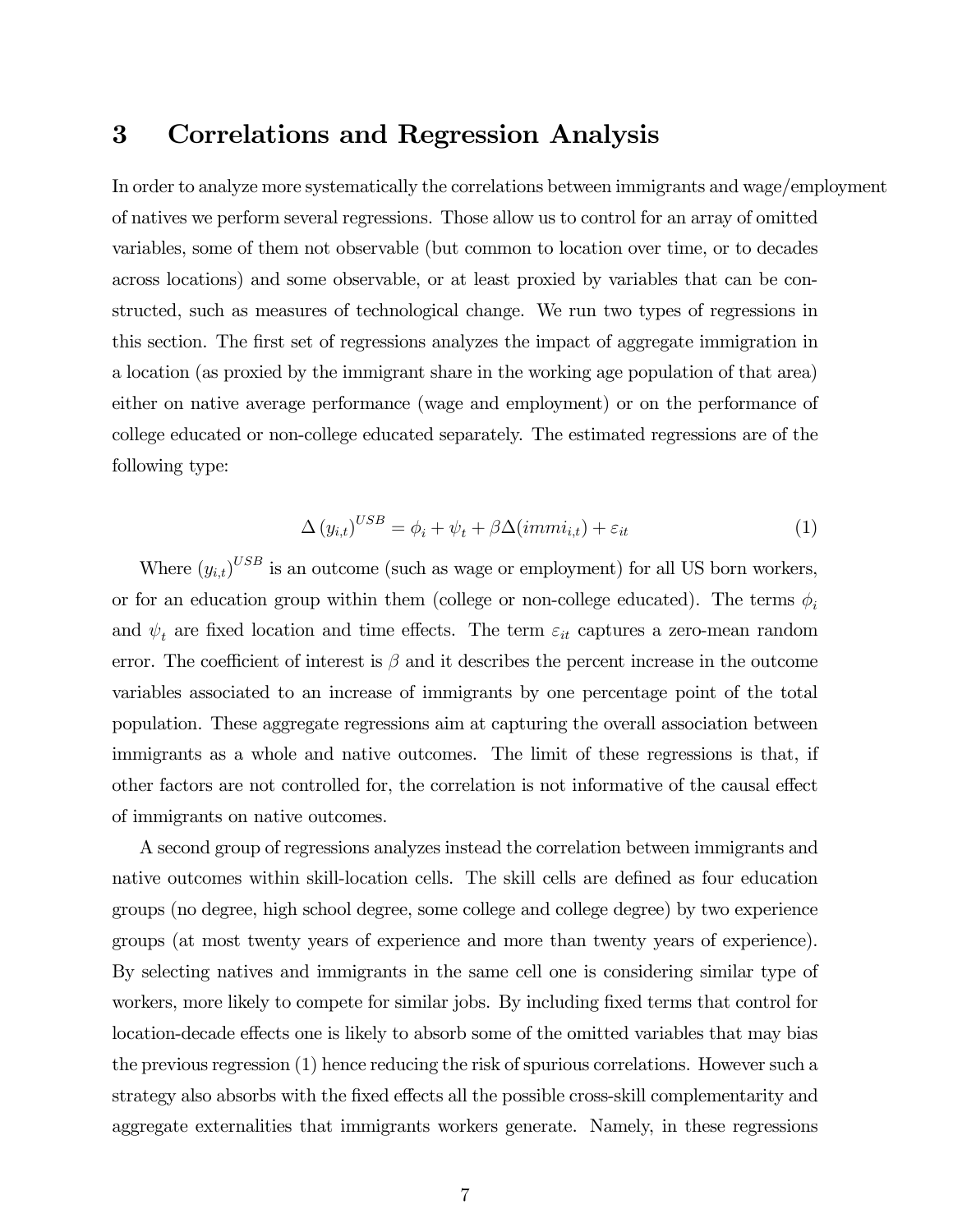we estimate the effect of immigrants in the same skill group and location, considering those in other skill-group in the same location as constant. While these regressions are informative and allow us to include a much larger number of fixed effects as controls, one has to emphasize the partial nature of the estimates that they produce. The estimated regressions are of the form:

$$
\Delta (y_{i,k,t})^{USB} = \phi_i + \phi_t + \phi_k + \phi_{i,k} + \phi_{i,t} + \phi_{k,t} + \beta \Delta (imm i_{i,t}) + \varepsilon_{it}
$$
\n(2)

Where the index  $k$  denotes the skill groups (eight of them divided into four education by two experience groups) and the fixed effects include area, decade and skill effects plus fixed effects for all the interactions between two of those attributes<sup>3</sup>. The value of  $\beta$  in these type of regressions has been considered as an estimate of the effect of immigrants on natives in some studies (e.g. in Borjas 2014). However, even abstracting from omitted variable bias this is at best, as pointed out in Ottaviano and Peri (2012), a partial, ownskill effect of immigrants, reflecting only the impact on most similar natives' wages and absorbing the cross-skill complementarity and externalities in the area in the time-area effects. If we were to omit the set of  $\phi_{i,t}$  effects in the estimates then the regressions might provide an average estimate of the own plus cross effects of immigrants, as long as other omitted variables do not bias those effects.

#### 3.1 Area Regressions: Average Effects

Table 1 shows the estimated coefficient  $\beta$  from the aggregate regressions as in (1) when the dependent variable is the change in logarithm of average weekly wage for natives. The difference between columns is given by the geographical units of observation considered. In column (1) the regression is run using observations for 722 Commuting Zones over four decades. In column (2) we use 50 States over four decades and in column (3) we use 9 Census regions over four decades. Across rows we estimate somewhat different specifications. Row (1) includes only decade fixed effects while row (2) has decade and geographic unit fixed effects. Row (2) is our preferred specification. In the row (3) we omit the earlier decade (1970-80), while in row (4) we include the most recent decade of data (2000-2010) only. Large changes in estimates across samples could reveal a systematically changing nature of the link between immigration and wages consistent, for instance, of

 $3$ As usual, when including the cross-group effects one needs to omit the individual group effects, as they are fully absorbed in the interactions.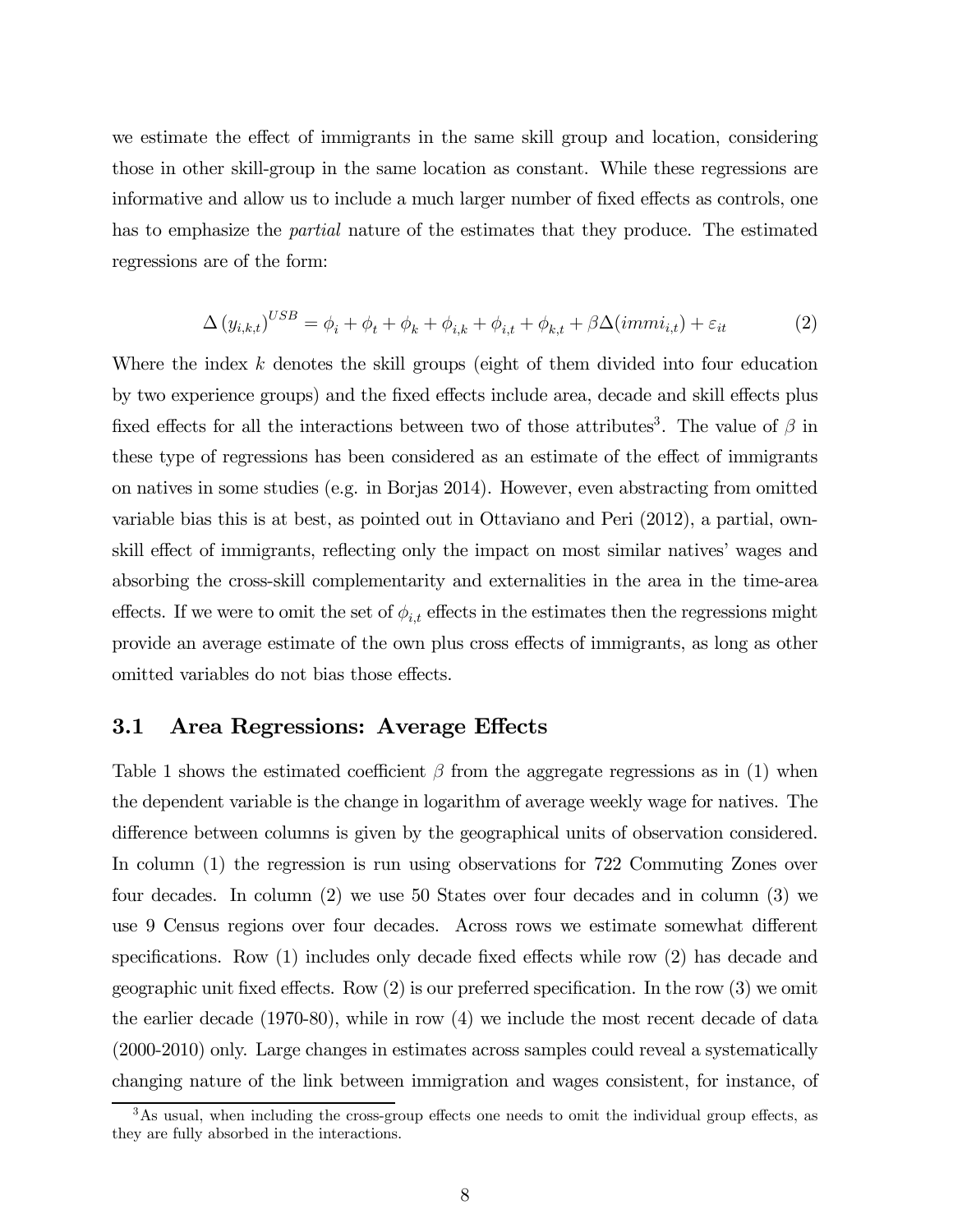significant spillovers out of the smaller geographical units. In the two bottom rows we omit the smallest 10% of CZs and the largest 10% to see if extreme values drive the correlation. Most of the estimated coefficients using CZs are not far from 0.4, and when using larger geographical units the coefficient is also, usually around 0.4, but has some variance as it can be as low as  $0.27$  and as large as  $0.60<sup>4</sup>$  In most cases we cannot reject the hypothesis that, for specifications in one row, the coefficients are the same across all geographical units (columns 1 to 3). This suggests that spillovers of a potential causal impact of immigrants are not so relevant as to invalidate correlations taken at the level of a labor market. The relationship between immigrants and wages is stable across specifications, geographical units and decades. While imprecision of the estimates limits our confidence in any individual specification, taken together these estimates seems to show a significantly positive correlation coefficient around 0.4.

Table 2 then shows the aggregate correlation between immigrants and native employment. In this case most of the estimates are not significantly different from 0. When focussing on the last decade (row 4) and on smaller CZs (row 6) one gets imprecisely estimated positive correlations. Considering our preferred estimates in row (2) we observe stable and consistently small and non-significant estimates of the correlation between immigration and native employment across all geographical units. No systematic difference in the correlation between immigrants and native employment emerged across CZs, States or Census regions when considering specifications in row (2). In particular, none of the correlations is suggestive of displacement of natives that would imply a negative and significant coefficient. Combining all wage and employment correlations, the area regressions confirm the impression produced by the simple scatterplots. Immigration is associated, on average, with an increase in demand for native workers and such association exists at the very local (CZs) as well as the broader (Census region) geographical level. If immigrants are purely attracted by aggregate local demand shocks then these effects are consistent with immigrants responding to those as natives  $d\sigma$ <sup>5</sup> But can we control for some of those shocks? And can we analyze if the association between immigration and native labor demand in specific skill groups is very different from this average effect? In

<sup>&</sup>lt;sup>4</sup>The highest value for the region regression is 1.35 in the last row of column (3). As there are only 9 regions the regression is rather imprecise and standard error is quite large.

<sup>&</sup>lt;sup>5</sup>Recent analysis by Cadena and Kovak (2015) finds that low skilled immigrants respond to local demand shocks more than natives. Their analysis is based on short-run variations but the high mobility of immigrants can certainly be part of the reason for the positive correlation between native share of the population and native wages and employment growth.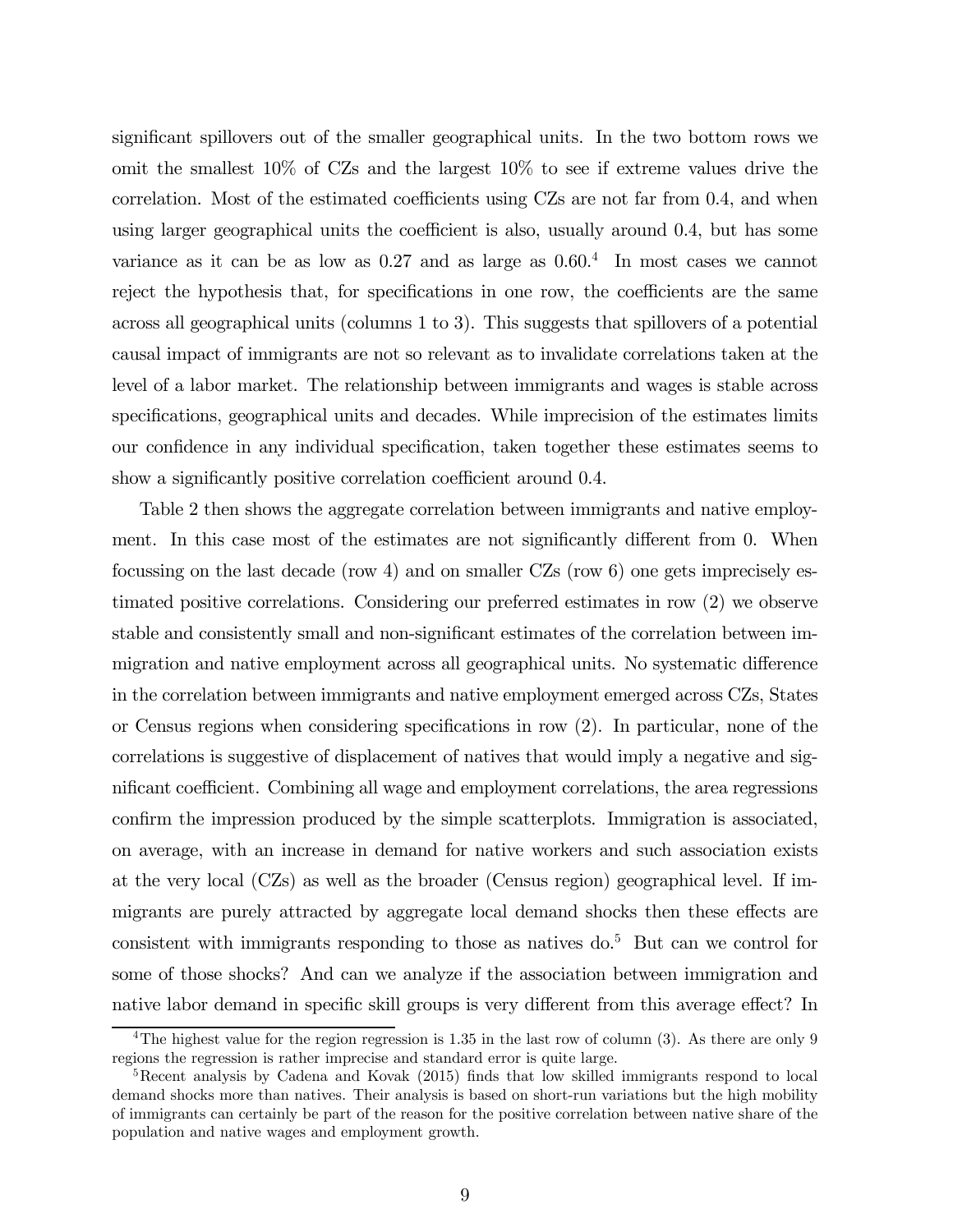the next section we will analyze the skill structure of labor markets and the competition effect of immigrants on similar workers.

#### 3.2 Area-Skill-Cell Regressions: Partial Effects

Table 3 reports the estimates of coefficient  $\beta$  for different specifications of regression (2). In particular, those differ across columns for the geographical units used as observations (in column (1) the units are Commuting Zones-by-skill in column (2) they are Statesby-skill in column (3) they are Census regions-by-skill). They differ across rows for the progressive inclusion of more fixed effects (only area, skill and decade effects in row (1), area-skill interactions and decade effects in row (2), area-skill and skill-decade interactions in row  $(3)$  and all the two-way interactions in row  $(4)$ ). The last row excludes the 1970-80 decade from the analysis.

The coefficients in row (4) estimate the own-skill partial effect of immigrants in the skill-group and area once we control for total immigration in the area (that is captured by the area-time fixed effects). Those values are close to 0. This is consistent with a framework in which native and immigrants in a skill group are different enough that the competition effect of similar immigrants is balanced by their complementarity effect resulting in no wage impact. The other specifications, not including area-decade effects, identify the average effect of combining own and cross-skill. Those are positive or close to zero. In particular, the effects are attenuated and more imprecisely estimated at the Census region level. This may be due to smaller variation as we are averaging across areas with very different inflows of immigrants.

Table 4 shows the same specifications with the change in native employment as dependent variable. Even in this case we observe positive and significant coefficients in the first two rows, and non-significant coefficients in the other rows. These estimates are consistent with a world in which either complementarity between immigrants and natives prevails, or positive demand shocks for natives accompany inflow of immigrants in the same area and skill group. They are not compatible, however, with a situation in which supply driven changes in immigrants displace natives or depress their wages.

#### 3.3 Area Regressions for More or Less Educated Natives

The combination of results from Tables 1 and 2 is consistent with a scenario in which the inflow of immigrants is associated with a positive increase in demand for native work-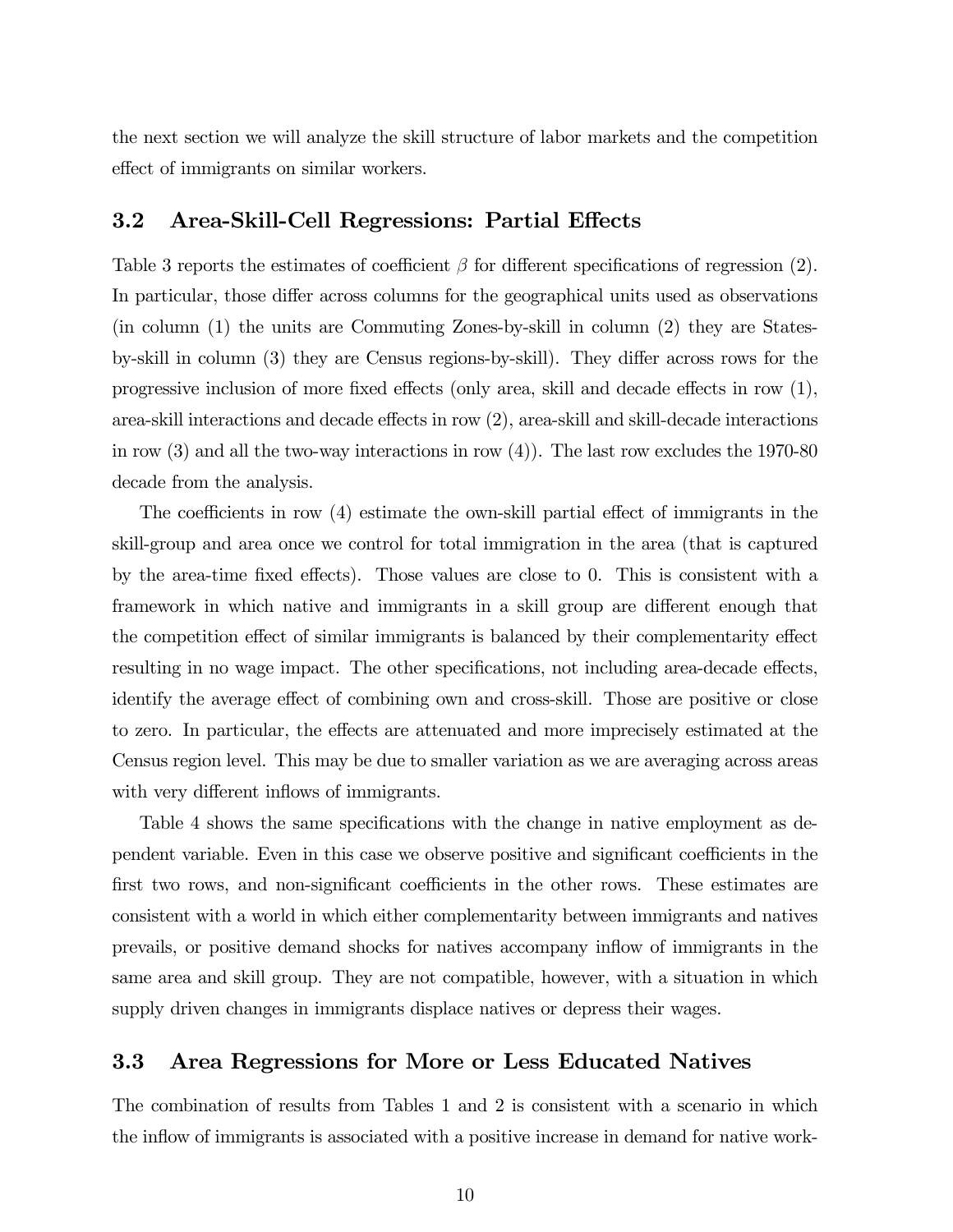ers due to complementarity or externalities, together with a small competition effect on native workers of similar skills. The cell-level analysis is useful to capture the fact that, controlling for overall immigration in an area, skill groups with larger increase of immigrants do not experience especially negative or positive outcomes. Hence a part of the positive aggregate effect in Table 1 must come from cross-group complementarity or externalities. To learn how the complementarity-externality and competition effects (plus potential omitted variables) influence wages and employment of natives in different skill groups, we focus on more and less educated in separate regressions. In Table 5 we show the effect on average log weekly wages of high school educated natives (upper part of the table) and of college educated natives (lower part) separately. We estimate specification (1) with the outcome  $\Delta \ln(wage_{i,t})^{USB}$  measured separately for each of the two education groups. If immigration, as it appears so far, is accompanied by constant or increased labor demand for native workers, with a larger boost for college educated natives, we should observe zero or positive estimates in all entries and larger point estimates in the bottom part of the table. This is exactly what we find. In specification (2), across columns, we find correlation consistent with the fact that a 0.2-0.3% increase in less educated wages is associated to one percentage point increase of immigrants in the population, and a 0.4-0.6% increase for college educated native wages is associated to the same increase of immigrants. Limiting ourselves to the last decade, precision is lacking, but we find more balanced effects on the two groups, consistently with the more college-intensive immigration of the recent decade. While only suggestive, these correlations overall are consistent with immigration being beneficial to native labor demand, especially for college educated.

### 4 Omitted Variables and Identification of Causality

One important reason for the different performance of labor markets across locations during the last decades has been the very different economic success of different industries. High tech sectors in manufacturing and services have increased much their productivity, propelled by the information and communication technology revolution and their demand for workers especially of highly educated ones has surged. To the contrary part of the manufacturing and service sector, characterized by simple, routine and non-cognitive type of occupations have experienced stagnant wages and employment (e.g. Acemoglu and Autor, 2011; Autor and Dorn 2013). As different geographical areas have different specialization, some have suffered more from the decline of low performing industries and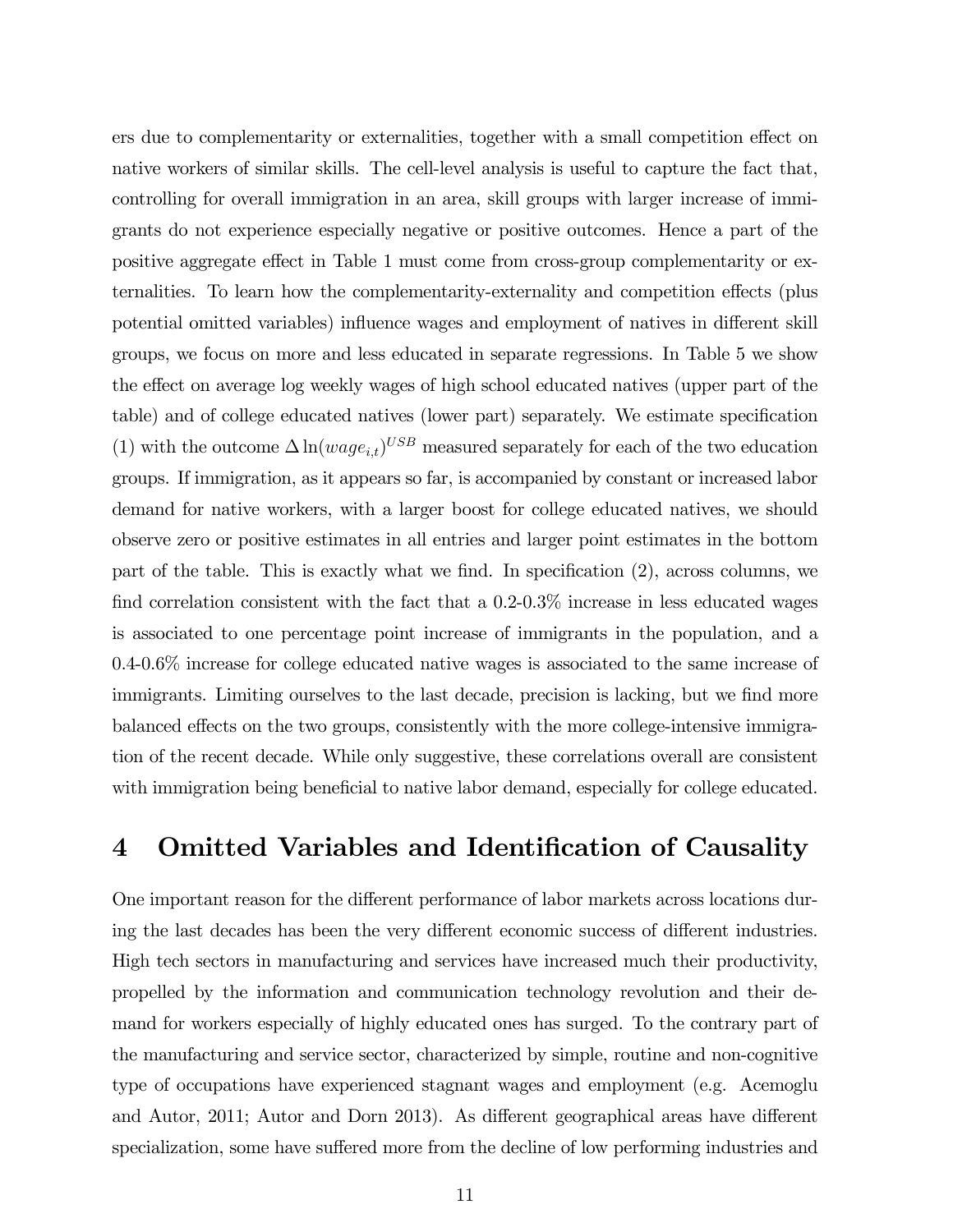other have benefitted more from the expansion of fast growing ones. Here we use the different industry specialization of Commuting Zones in year 1970, and the differential growth of wages across those industries, to construct an index of local sector-driven labor demand. We then include this control that captures sector-driven labor demand growth and we test whether the positive correlation between immigrants and native wage growth survives.

Specifically, we construct an index of sector-specific growth, often called "Bartik" instrument (from Bartik, 1991), as follows. Let us define as  $sh_{ij,1970}^{EMPL}$  the share of employment in industry *j* in the total employment of CZ *i*, and let  $\Delta \ln wage_{jt}$  be the growth of the log weekly average wages for workers in industry  $j$  nationally between year 1970 and year  $t$ . Then the proxy for industry-driven growth in labor productivity (labor demand) for workers in  $CZ$  *i* will be defined as:

$$
\Delta Bartik_{it} = \sum_{j} \left( sh_{ij,1970}^{EMPL} \Delta \ln wage_{jt} \right) \quad \text{for } t = 1980, 1990, 2000, 2010 \tag{3}
$$

This index will be included as control in the regressions of Table 5. Table 6 shows the results of specifications (1) and (2) of Table 5, estimated for CZs only and controlling for  $\Delta Bartik_{it}$ , the proxy for labor demand growth. Considering the more demanding specification (2) we see that, while the demand growth proxied by  $\Delta Bartik_{it}$  is itself a very important determinant of native wage growth for college and non-college educated, its inclusion does not eliminate the positive and significant correlation between native wages and growth in immigrant population. We still estimate a 0.2% increase in the wage of non-college educated natives per percentage point of foreigners and a 0.4% increase for wages of college educated natives.

An alternative way of making progress towards identification of the causal effect of immigrants on native labor market outcomes is, rather than controlling for demand changes, to construct a proxy for the supply-driven shifts of the immigrant population. We then use that as an instrumental variable for the changes in immigrants as share of the population. A popular way of doing this is to construct a so-called "shift-share" instrument (as suggested by Altonji and Card 1991, Card 2001 and used in several papers since then) using  $FB_{i,c,t_0}$ , the population of immigrants by nationality (c), across US CZs (i) in year  $t_0$ , that should be prior to the considered period, and augment these populations by the aggregate growth factor of immigrants from that nationality  $c$  in the US between year  $t_0$ and t,  $\frac{FB_{c,t}}{FB_{c,t0}}$ . This instrument is based on the idea that the distribution of foreign born of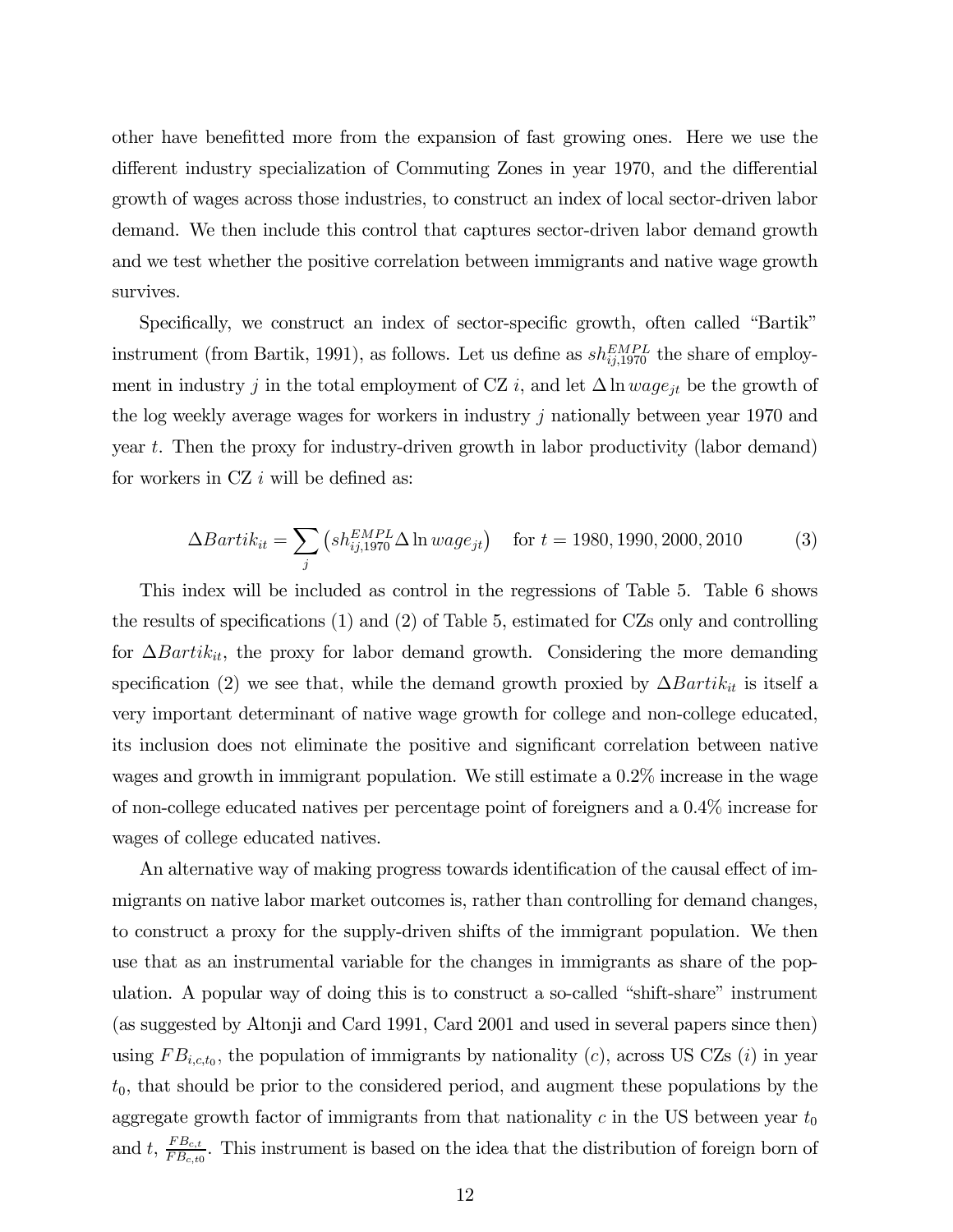nationality  $c$  in CZ  $i$  in  $t_0$  is uncorrelated with subsequent demand shifts and productivity changes in that CZ. In our case we would instrument the variable  $\Delta(immi_{i,t})$  with the following imputed value:

$$
\Delta(i\widehat{mmi}_{i,t}) = \frac{\widehat{FB}_{it} - F\widehat{B_{it-10}}}{F\widehat{B_{it-10}} + USB_{it-10}} \text{ where } \widehat{FB}_{it} = \sum_{c} FB_{i,c,t_0} * \frac{FB_{c,t}}{FB_{c,t_0}} \tag{4}
$$

We will use in the analysis only the decade changes from 1980 to 2010, and as "initial year"  $t_0$  we choose alternatively 1980 or 1970. The choice of an earlier year reduces the chance that persistent labor demand shocks drive both the distribution of foreigners by nationality in  $t_0$  and the native worker productivity growth in the subsequent decades. Hence one may think that  $t_0 = 1970$  is the better choice. The instruments so constructed are reasonably strong (F-statistics of 92.5 for the one with base-year 1970 and 51.5 for the one based on 1980, as shown in Table 7). One cannot still be sure that the distribution of immigrants in 1980 or even 1970 is fully exogenous to post-1980 demand shocks and hence we still need to be careful in interpreting the results. Past immigrants may have located following past demand shocks and a long-run persistence of these shocks could threaten the exclusion restriction and introduce omitted variable bias. Table 7 shows the 2SLS estimates of the same specification as row (1) of Table 5, for CZs only, including decade fixed effects and using the shift-share instrument. The first row shows estimates using IV based in 1970, while the second row shows the same estimates with IV based in 1980. We only include the three decade changes from 1980 and 2010 in the analysis. Two things emerge. While the point estimates of the average effect and of the effect on college educated is very similar to the OLS estimates, the standard error for each coefficient increases significantly so that two out of four estimates are not any longer significant, although still positive and large. Second, the point estimates on the wage of less educated native workers is reduced (now the point estimate is negative) and the standard error is larger so that we do not estimate any significant effect on the wage of that group. By better isolating supply shocks linked to the country of origin of immigrants we may have gotten closer to a genuine causal estimate (with the caveat mentioned above). What we observe is a non-significant effect on less educated, a positive effect on college educated, and an overall positive but non-significant average effect.

The small and non-significant association of immigrants with wages of less educated native workers and the positive association with wages of college educated that emerges from the last 2SLS estimates, are consistent with the results obtained using a variety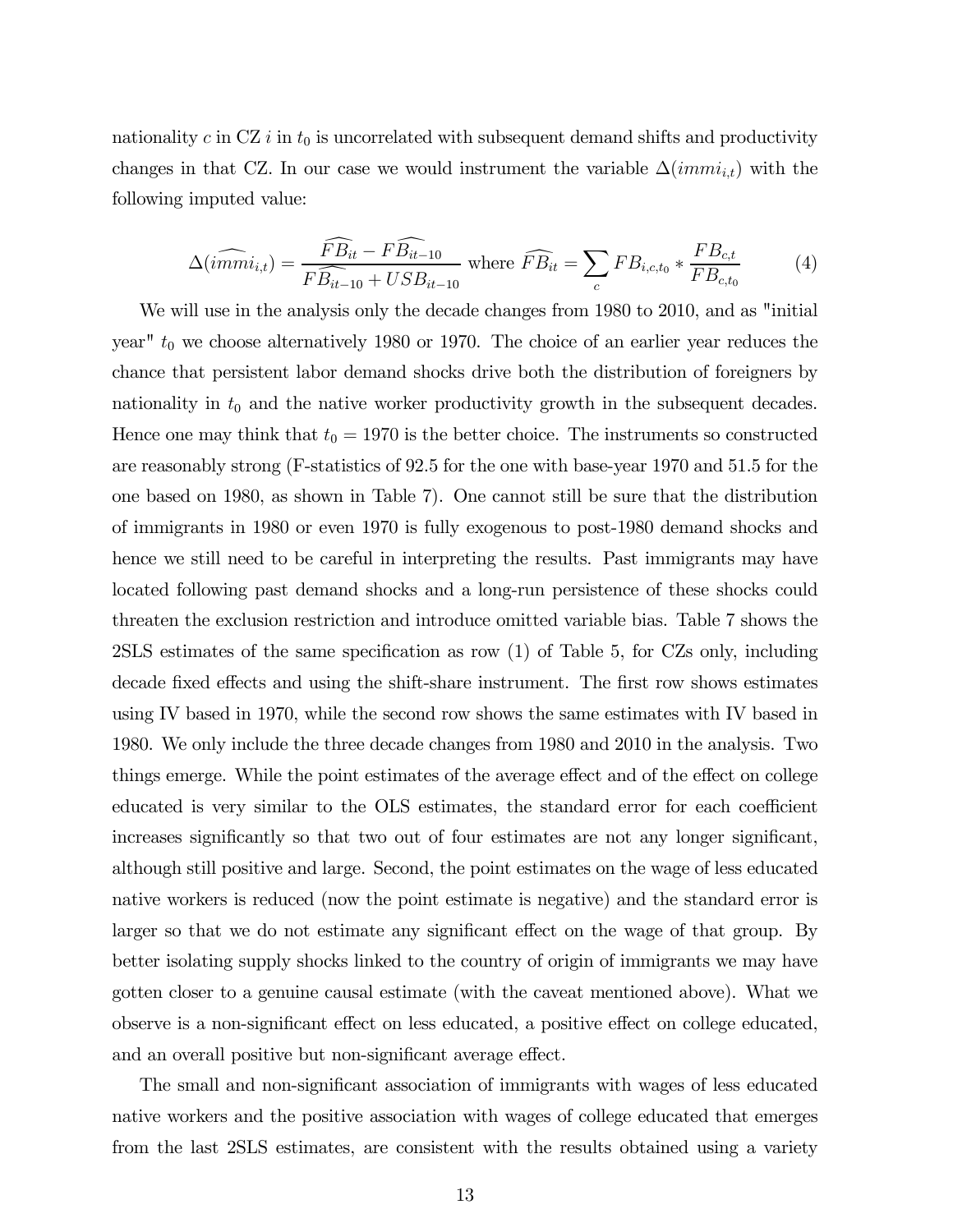of methods and approaches. In the existing literature, both model based-approaches (Peri and Sparber 2009, Ottaviano and Peri 2012, Ottaviano et al. 2013, D'Amuri and Peri 2015, Peri 2012) and reduced form approaches (Ottaviano and Peri 2006, Ortega and Peri 2015) show a positive average association of immigration with native wages, and a smaller correlation with wages of less educated and a larger one with wages of more educated natives. Overall, we think that the series of simple correlation presented in this paper, while certainly not exhaustive, are urging us to understand better how local economies in the US, and the national economy as a whole, absorb immigrants and generate adjustment and new options for natives along several margins, which could produce positive employment and wage effects.

Recent research trying to identify the effect of immigration on native wages has focussed on the possibility of using new identification strategies, namely changes in the supply of immigrants not simply linked to the shift-share proxy. Often these papers rely on changes in national policies that had differential regional effects, or combination of policies and specific push-episodes from countries of origin that produce a sudden supply shock. The problem is, often, that interesting policy changes and large push-driven migrations are not available for all countries and hence this identification strategy is only applicable to some specific cases. Some studies have tried to classify systematically immigration policies across countries and they identify episodes of policy changes to see if and how much they affected immigration (Ortega and Peri 2013, Docquier, Peri and Ruyssen 2014) with the intention of creating an international database of policies. Using such data would allow us to use response to policy changes as supply shocks. Some recent papers have used specific policies to that purpose. For instance, Foged and Peri (forthcoming) uses the surge in Bosnian refugees to Denmark during the Bosnian war (1993-1995) and the Danish refugee dispersal policy as exogenous supply shocks across Danish municipalities. The paper can then track the effects of differential refugees inflow on native labor market outcomes and it finds a positive wage impact around 1% for an increase of refugees by one percent of the population. This is due to refugees taking manual jobs and pushing natives to take more complex jobs, with career upgrade and pay increases. Beerli and Peri (2015) uses instead the opening of the Swiss border to mobility of workers from the European Union between 1999 and 2004. Such process had different timing in two types of Swiss regions and the authors use such different timing to perform a difference in difference analysis of immigrant inflows and labor market outcomes. They find very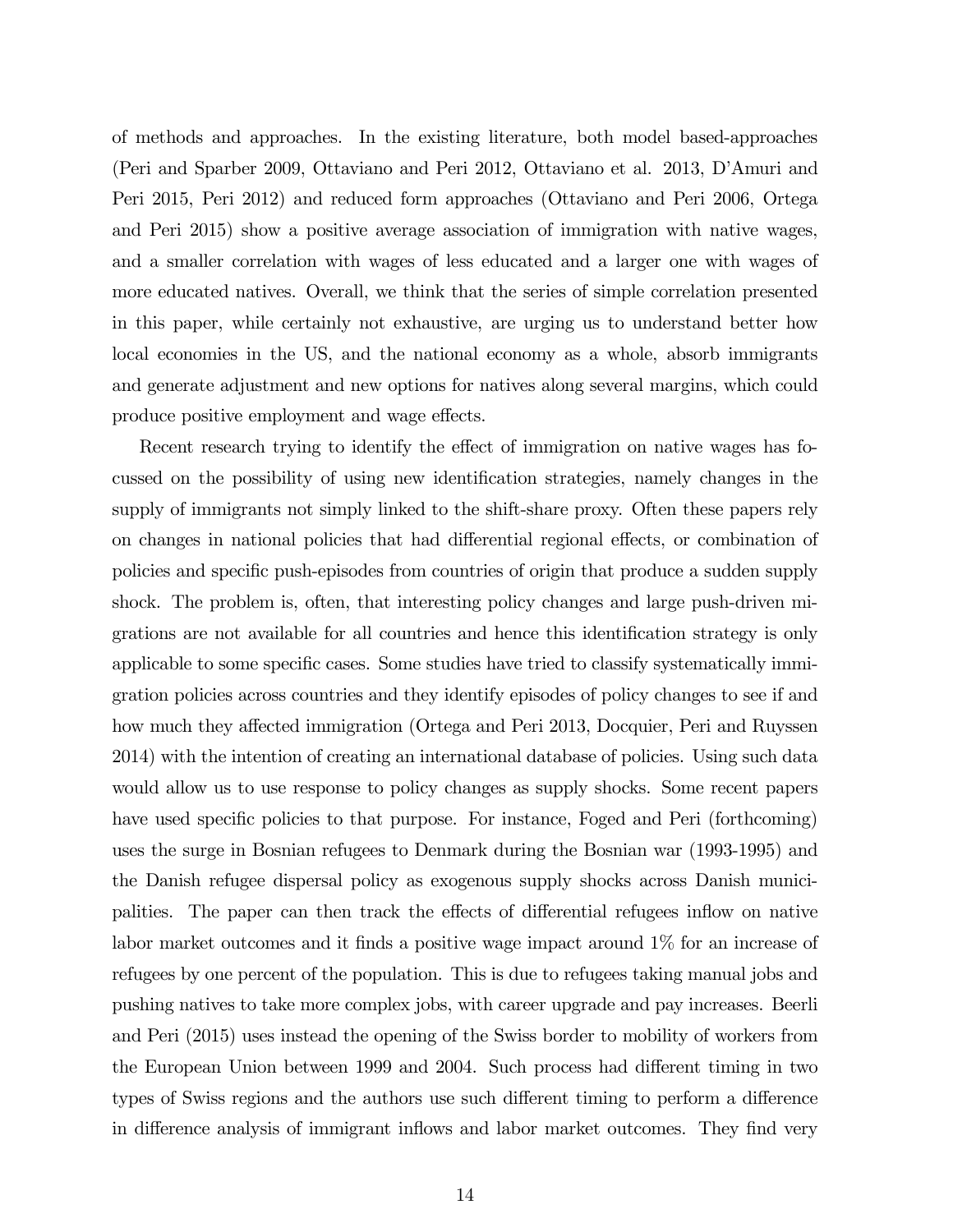small and not significant average effects on native wages and employment.

Considering all evidence together it appears that to understand the connection between immigration and native wages and employment one needs to envision mechanisms in which local economies respond to immigration with a possible increase in the demand for native workers. We will describe very briefly some of them in the next section.

### 5 Possible Adjustment Mechanisms

The key factors to understand the potentially positive effects of immigrants on demand for native workers are three. First, immigrant and natives are different types of workers, and they complement each other up to a certain degree. Second, immigrants may induce changes in efficiency, specialization and technology adopted by native firms with positive impact on all workers. Third, immigrants, especially the highly educated, may have positive external effects due to their impact on innovation and new ideas. Let us briefly review these arguments.

First, as pointed out in Ottaviano and Peri (2006) and Ottaviano and Peri (2012), immigrants, even with similar schooling and education as natives, tend to do different jobs from them. They bring different culture, different language skills, different abilities and these factors differentiate them from natives. A natural dimension to think of this differentiation is that immigrants have a comparative advantage in manual tasks relative to language ones (Peri and Sparber 2009). Hence they will not so much compete directly with natives, as they will create conditions for increased specialization where natives do more communication-intensive jobs and immigrants do manual-type of tasks. This can imply gains in productivity (Peri 2012, Ottaviano et al 2013). However, the differentiation may also be along other dimensions. The services that immigrants provide, the products that they manufacture are different from natives'. The complementarity/diversity of tasks may drive efficient specialization and this implies gains in efficiency. But also the increased diversity in productive services itself may be beneficial to production. The added benefits from efficiency and diversity are the second reason that will result in higher wages and more demand for the skills of native workers.

But it is not all. Some immigrants may have an especially positive effects on native productivity and growth of the economy (Hunt and Gauthier-Loiselle 2010). Highly skilled immigrants are largely scientists and engineers in the US (Peri, Shih and Sparber 2015) and their contribution to ideas, innovation and new technologies drives higher productivity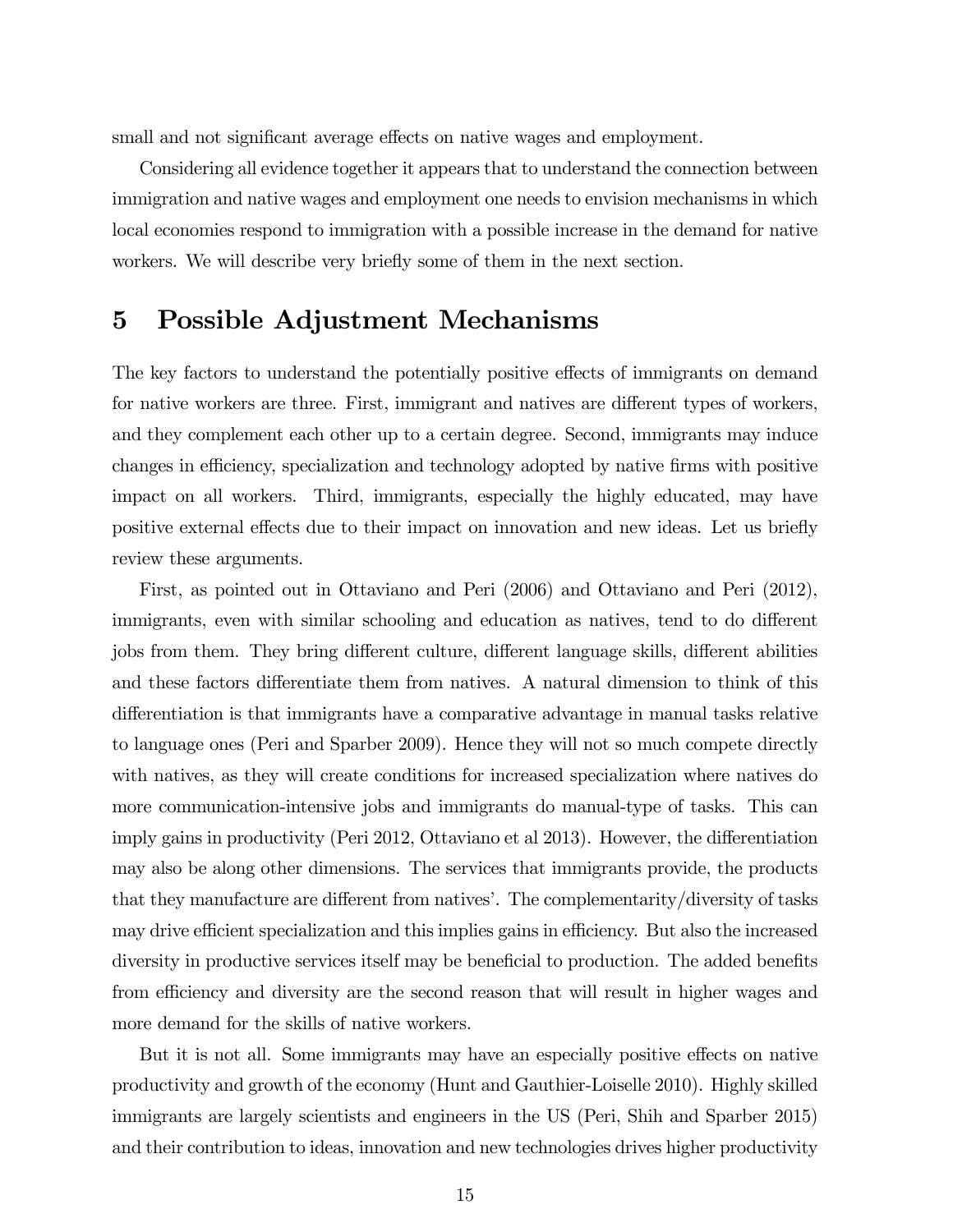and higher income for everybody in the US economy (Kerr and Lincoln 2010). A positive externality from high human capital (as in Moretti 2004, or Docquier, Ozden and Peri 2014), or specifically from their role as scientists and engineers (as in Peri, Shih and Sparber 2015), or simply from their diversity in abilities and ideas (as in Ortega and Peri 2014), are likely to be an added boost to US growth. In fact, in a dynamic perspective the growth from more varied and better ideas can be the most important positive contribution of immigrants to the US economy.6

### 6 Conclusions

In this review paper we have presented a battery of simple, yet increasingly demanding correlations between immigrant population and native wages and employment across areas of the United States. The prevailing fact emerging is an association of immigrants with zero to positive changes in the demand for native workers. This is true at any geographical level, for individual skill-level and in the aggregate and both when using employment and wages. We have tried to rule out spurious determinants of this correlation by including measures of local technology or common geographical factors, and the correlation has remained, possibly attenuated for less educated native workers. Certainly we have not been able to exhaust all omitted variables. Yet, these descriptive correlations result from partial correlation coefficients with a rich set of controls and help us understand how immigrant-induced supply shocks affect wages and employment of natives at the local level. Moreover, we carefully defined our independent variable of interest as the flow of migrants of a given skill group to an area between two census years, normalized by the beginning of decade supply of labor in the same skill group. In contrast to this approach, one could use the change in the stock of migrants in an area for a given skill group and decade (see Borjas 2015). However, as recently noted by Card and Peri (forthcoming), this latter approach would introduce a negative bias in the correlation between migration and native wages, and a source of spurious correlation between migration and the change in the number of natives in a given skill group.

Nevertheless, the prevalence of positive correlations implies that we should explore seriously models and frameworks in which the local absorption of immigrants may gener-

 $6B\sigma$  and Doran (2012, 2015) analyze the case study of academic mathematicians inflows to the US after the collapse of the Soviet Union. While they find displacement of US academics to lower quality academic jobs and nonAacademic positions, it is less clear how this event is generalizable to the effects of high-skill migration on the economy due to the relatively rigid structure of the academic market.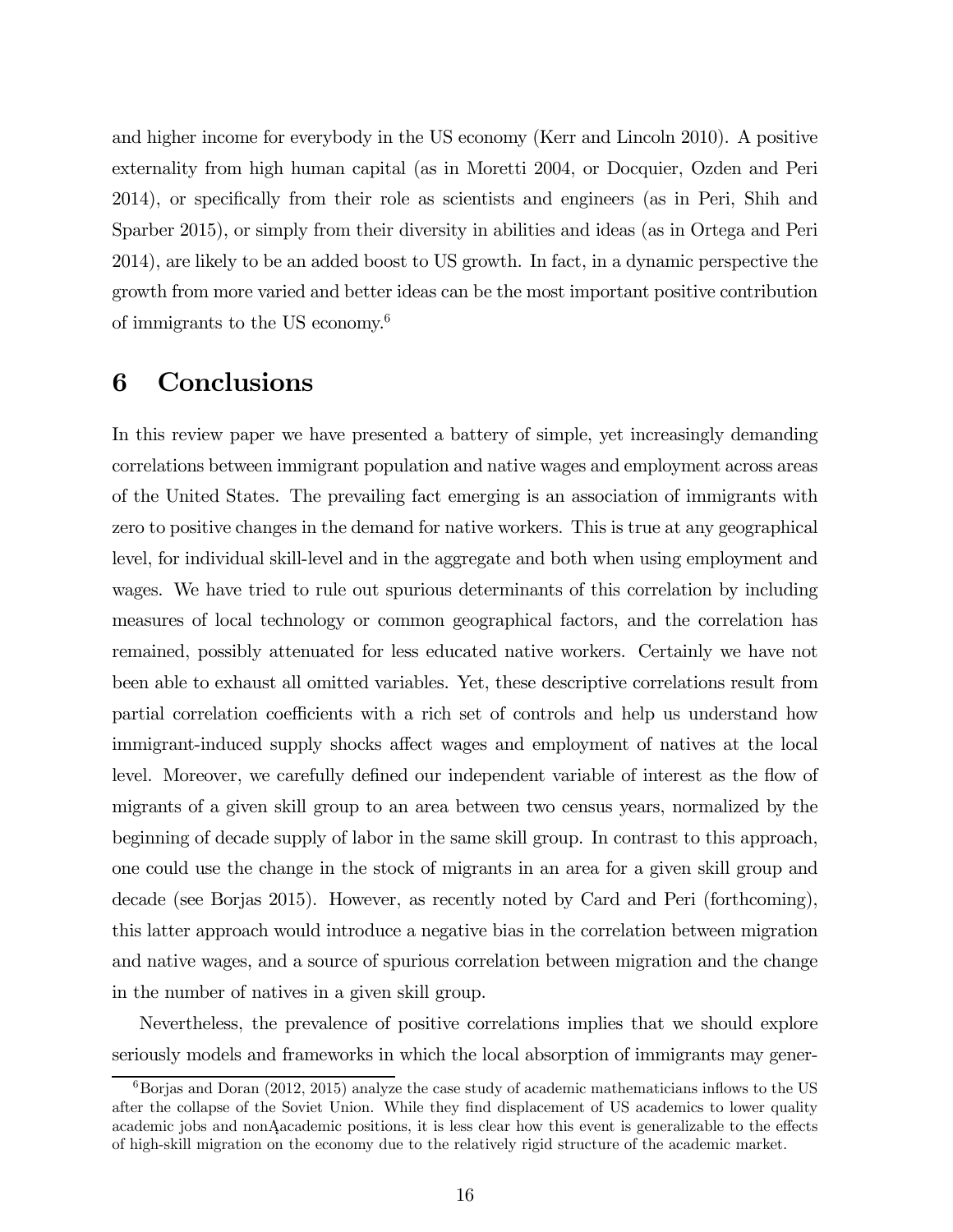ates an increase (or no change) in the demand for native workers. The literature briefly reviewed in the previous section does this by collecting model-based empirical analysis that provides a structural interpretation to the estimated parameters, and uses them to assess the substitutability of immigrants and natives and the impact of immigrants (and emigrants) on the productivity of natives. The literature often adopts a "production function" framework based on a nested CES approach, and search specifically for productivity enhancing effects through spillovers, specialization, innovation. While the estimates resulting from this approach may be sensitive to assumptions (as noted by Borjas 2014), all the empirical evidence points to small effects of immigration on natives' labor market outcomes (Card and Peri forthcoming). More recently, researchers recognize that immigration policies are the leverage that country have to affect immigration and its changes, and they have tried to measure these policies and to leverage them in the analysis of the impact of immigrants on economic outcomes. This quasi-experimental approach has also revealed only small effects of migration on natives' labor market outcomes consistent with those estimated by the previous literature.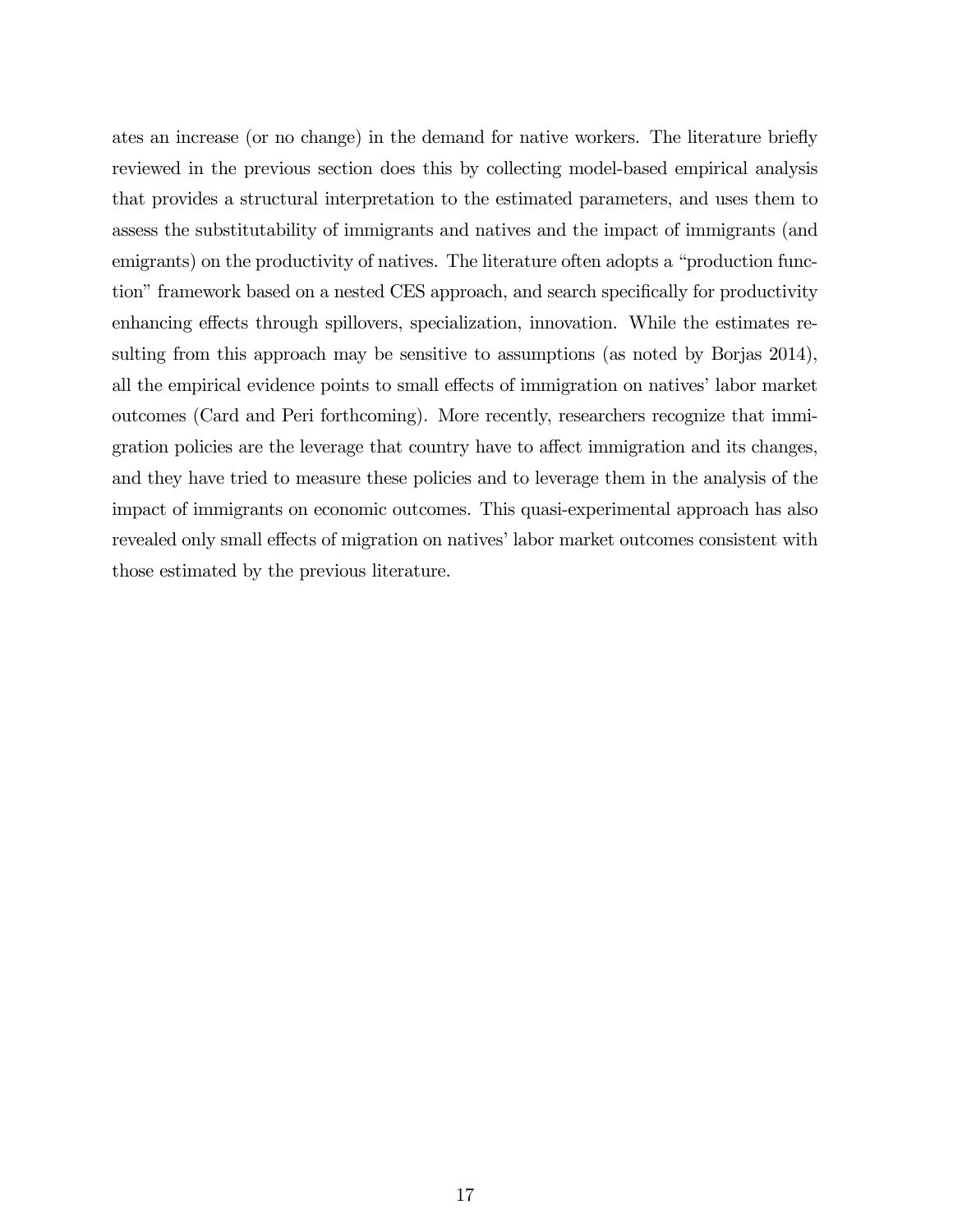### References

- [1] Acemoglu, Daron and David Autor. (2011). "Skills, Tasks and Technologies: Implications for Employment and Earnings." Handbook of Labor Economics, vol. 4B, pages 1043-1171.
- [2] Altonji, Joseph G. and David Card (1991). "The Effects of Immigration on the Labor Market Outcomes of Less-skilled Natives," NBER Chapters, in: Immigration, Trade, and the Labor Market, pages 201-234 National Bureau of Economic Research, Inc.
- [3] Autor, David and David Dorn (2013). The Growth of Low-Skill Service Jobs and the Polarization of the US Labor Market American Economic Review 2013, vol. 103(5), pages 1553-1597.
- [4] Autor, David, David Dorn and Gordon H. Hanson, (2013). "The China Syndrome: Local Labor Market Effects of Import Competition in the United States," American Economic Review, American Economic Association, vol. 103(6), pages 2121-2168, October.
- [5] Bartik, Timothy J. (1991). "The Effects of Metropolitan Job Growth on the Size Distribution of Family Income," Upjohn Working Papers and Journal Articles 91-06, W.E. Upjohn Institute for Employment Research.
- [6] Beerli, Andreas and Giovanni Peri (2015). "The Labor Market Effects of Opening the Border: New Evidence from Switzerland," NBER Working Papers 21319, National Bureau of Economic Research, Inc.
- [7] Borjas, George J. (2003). "The Labor Demand Curve Is Downward Sloping: Reexamining The Impact Of Immigration On The Labor Market," Quarterly Journal of Economics, MIT Press, vol. 118(4), pages 1335-1374, November.
- [8] Borjas, George J. (2014). "Immigration Economics" Harvard University Press.
- [9] Borjas, George J., Richard B. Freeman and Lawrence F. Katz (1997). "How Much Do Immigration and Trade Affect Labor Market Outcomes?," Brookings Papers on Economic Activity, Economic Studies Program, The Brookings Institution, vol. 28(1), pages 1-90.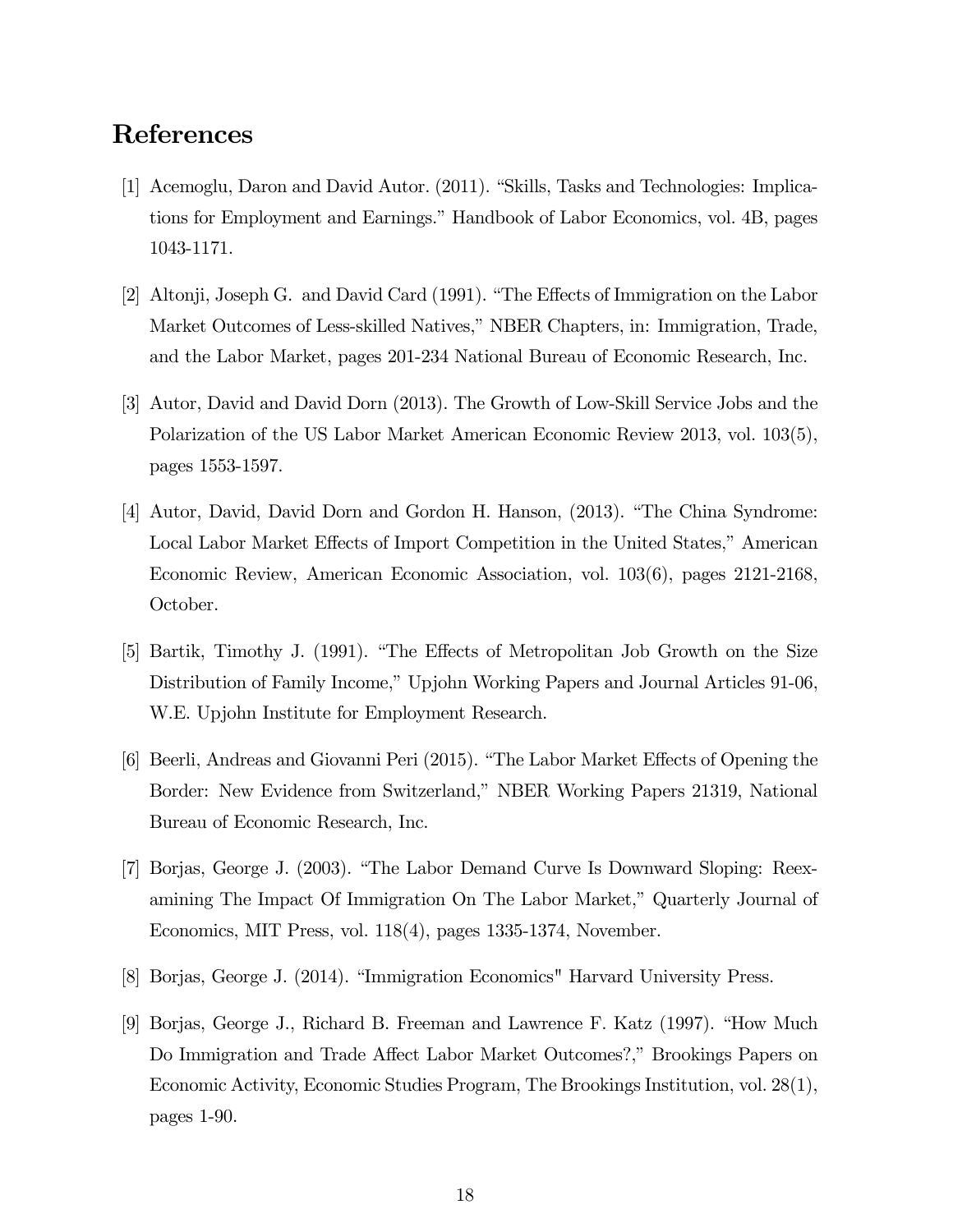- [10] Borjas, George J. and Kirk B. Doran (2012). "The Collapse of the Soviet Union and the Productivity of American Mathematicians." Quarterly Journal of Economics, vol. 127(3), pages 1143-1203.
- [11] Borjas, George J. and Kirk B. Doran (2015). "Cognitive Mobility: Labor Market Responses to Supply Shocks in the Space of Ideas," Journal of Labor Economics, University of Chicago Press, vol. 33(S1), pages S109-S145.
- [12] Card, David (1990). "The impact of the Mariel boatlift on the Miami labor market," Industrial and Labor Relations Review, ILR Review, Cornell University, ILR School, vol. 43(2), pages 245-257, January.
- [13] Card, David (2001). "Immigrant Inflows, Native Outflows, and the Local Labor Market Impacts of Higher Immigration," Journal of Labor Economics, University of Chicago Press, vol. 19(1), pages 22-64, January.
- [14] Card, David (2009). "Immigration and Inequality," American Economic Review, American Economic Association, vol. 99(2), pages 1-21, May.
- [15] Card, David and Giovanni Peri (forthcoming). "Immigration Economics: A Review," fortcoming in the Journal of Economic Literature, American Economic Association.
- [16] D'Amuri, Francesco, Gianmarco I.P. Ottaviano and Giovanni Peri (2010). "The labor market impact of immigration in Western Germany in the 1990s," European Economic Review, Elsevier, vol. 54(4), pages 550-570, May.
- [17] D'Amuri, Francesco and Giovanni Peri (2014). "Immigration, Jobs, And Employment Protection: Evidence From Europe Before And During The Great Recession," Journal of the European Economic Association, European Economic Association, vol. 12(2), pages 432-464, April.
- [18] Docquier, Frédéric, Çağlar Ozden and Giovanni Peri (2014). "The Labour Market Effects of Immigration and Emigration in OECD Countries," Economic Journal, Royal Economic Society, vol. 124(579), pages 1106-1145, September.
- [19] Docquier, Frédéric, Giovanni Peri and Ilse Ruyssen (2014). "The Cross-country Determinants of Potential and Actual Migration," International Migration Review, Wiley Blackwell, vol. 48, pages S37-S99, September.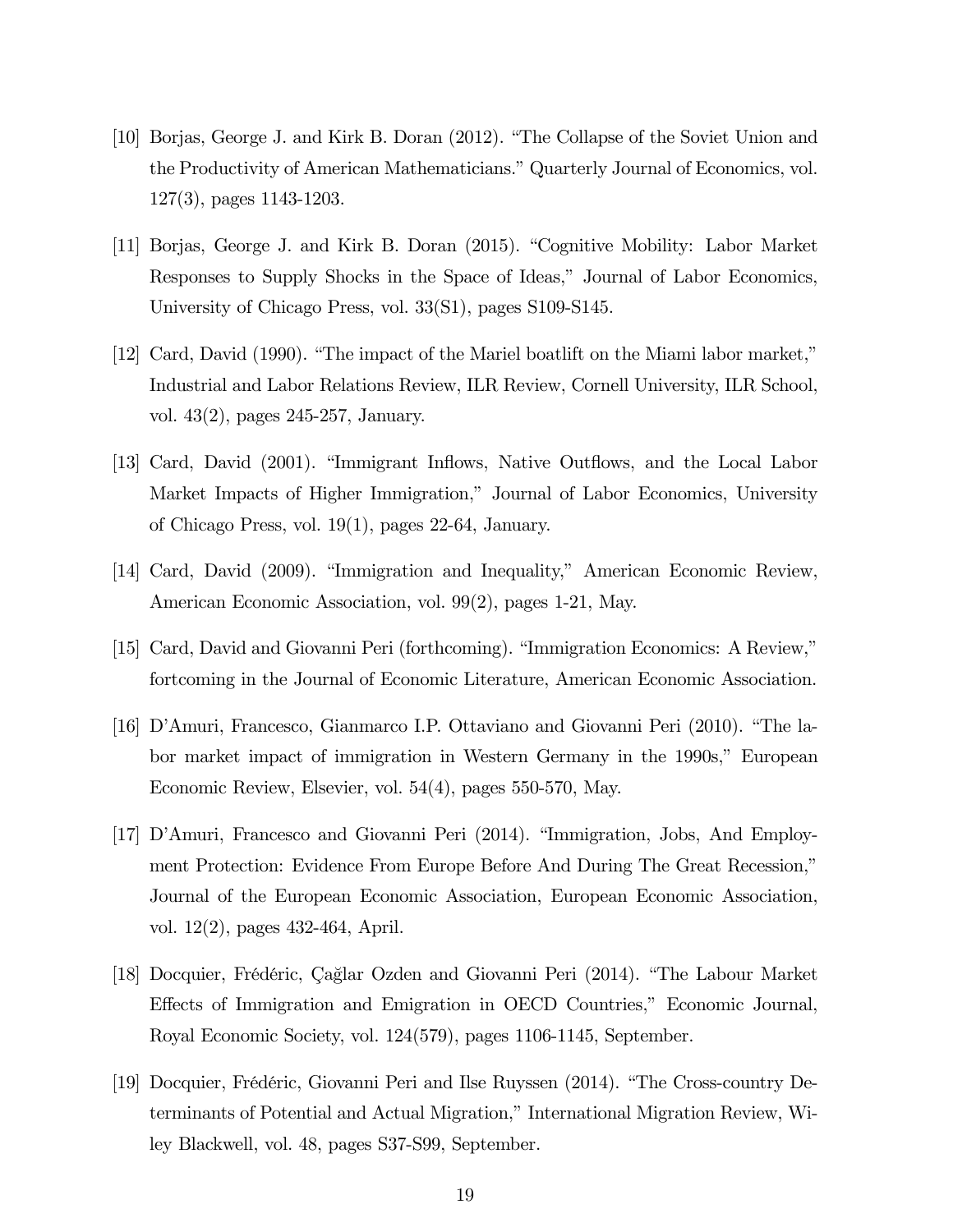- [20] Friedberg, Rachel M. (2001). "The Impact Of Mass Migration On The Israeli Labor Market," Quarterly Journal of Economics, MIT Press, vol. 116(4), pages 1373-1408, November.
- [21] Friedberg, Rachel M. and Jennifer Hunt (1995). "The Impact of Immigrants on Host Country Wages, Employment and Growth," Journal of Economic Perspectives, American Economic Association, vol. 9(2), pages 23-44, Spring.
- [22] Foged, Mette and Giovanni Peri (forthcoming). "Immigrants' Effect on Native Workers: New Analysis on Longitudinal Data," forthcoming in the American Economic Journal: Applied Economics.
- [23] Grossman, Jean Baldwin (1982). "The Substitutability of Natives and Immigrants in Production," The Review of Economics and Statistics, MIT Press, vol. 64(4), pages 596-603, November.
- [24] Hunt, Jennifer and Marjolaine Gauthier-Loiselle (2010). "How Much Does Immigration Boost Innovation?" American Economic Journal: Macroeconomics, American Economic Association, vol. 2(2), pages 31-56.
- [25] Kerr, William and William F. Lincoln (2010). "The Supply Side of Innovation: H-1B Visa Reforms and U.S. Ethnic Invention." Journal of Labor Economics, vol. 28(3), pages 473-508.
- [26] Ottaviano, Gianmarco I. P. and Giovanni Peri (2012). "Rethinking The Effect Of Immigration On Wages," Journal of the European Economic Association, European Economic Association, vol. 10(1), pages 152-197, February.
- [27] Ottaviano, Gianmarco I. P., Giovanni Peri and Greg C. Wright (2013). "Immigration, Offshoring, and American Jobs," American Economic Review, American Economic Association, vol. 103(5), pages 1925-59, August.
- [28] Ortega, Francesc and Giovanni Peri (2014). "Openness and income: The roles of trade and migration," Journal of International Economics, Elsevier, vol. 92(2), pages 231-251.
- [29] Peri, Giovanni (2012). "The Effect Of Immigration On Productivity: Evidence From U.S. States," The Review of Economics and Statistics, MIT Press, vol. 94(1), pages 348-358, February.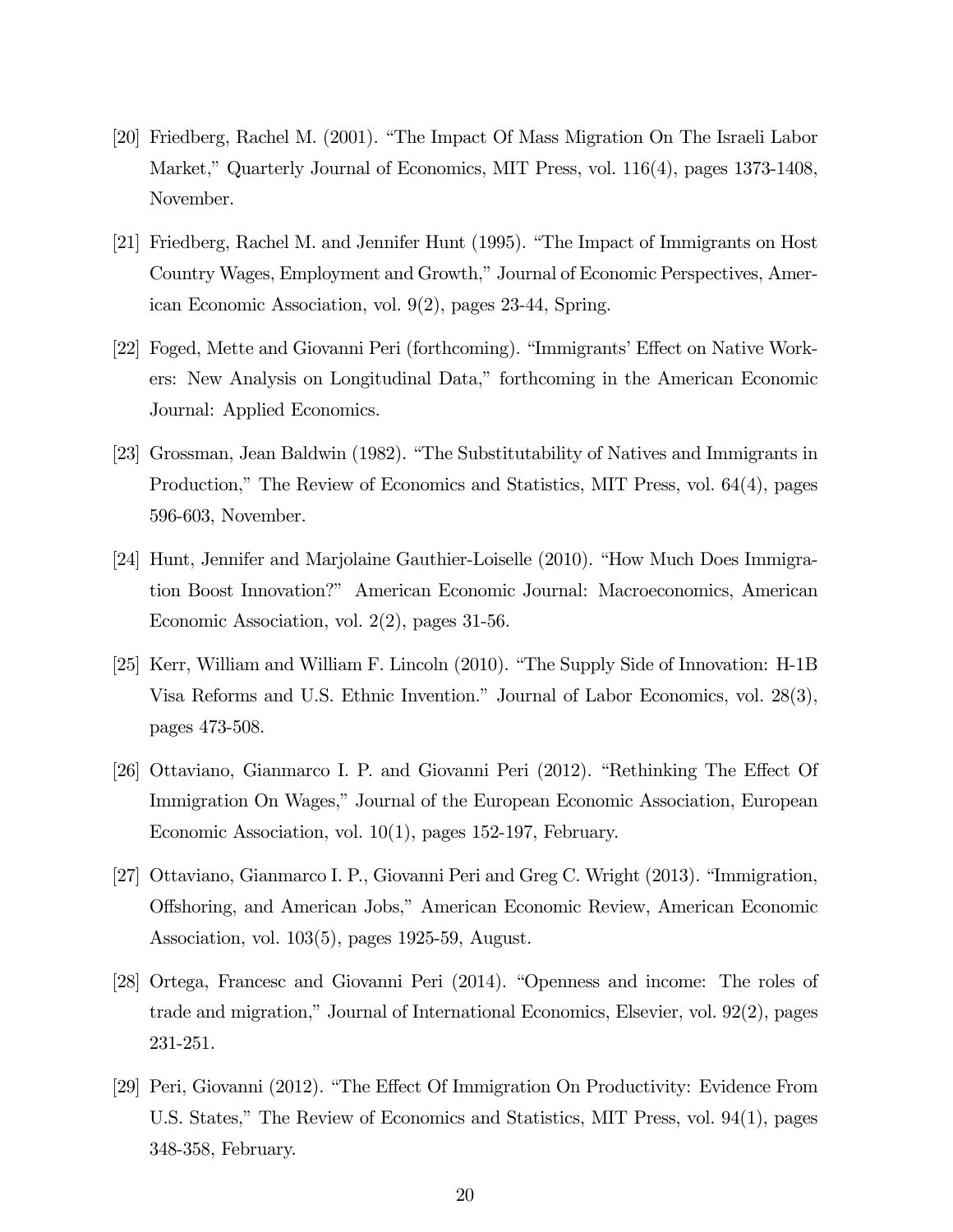- [30] Peri, Giovanni and Chad Sparber (2009). "Task Specialization, Immigration, and Wages," American Economic Journal: Applied Economics, American Economic Association, vol.  $1(3)$ , pages 135-69, July.
- [31] Peri, Giovanni, Kevin Shih and Chad Sparber (2015). "STEM Workers, H-1B Visas, and Productivity in US Cities," Journal of Labor Economics, University of Chicago Press, vol. 33(S1), pages S225 - S255.
- [32] Ruggles, Steven, Katie Genadek, Ronald Goeken, Josiah Grover, and Matthew Sobek (2015). "Integrated Public Use Microdata Series: Version 6.0 [Machine-readable database]." Minneapolis: University of Minnesota.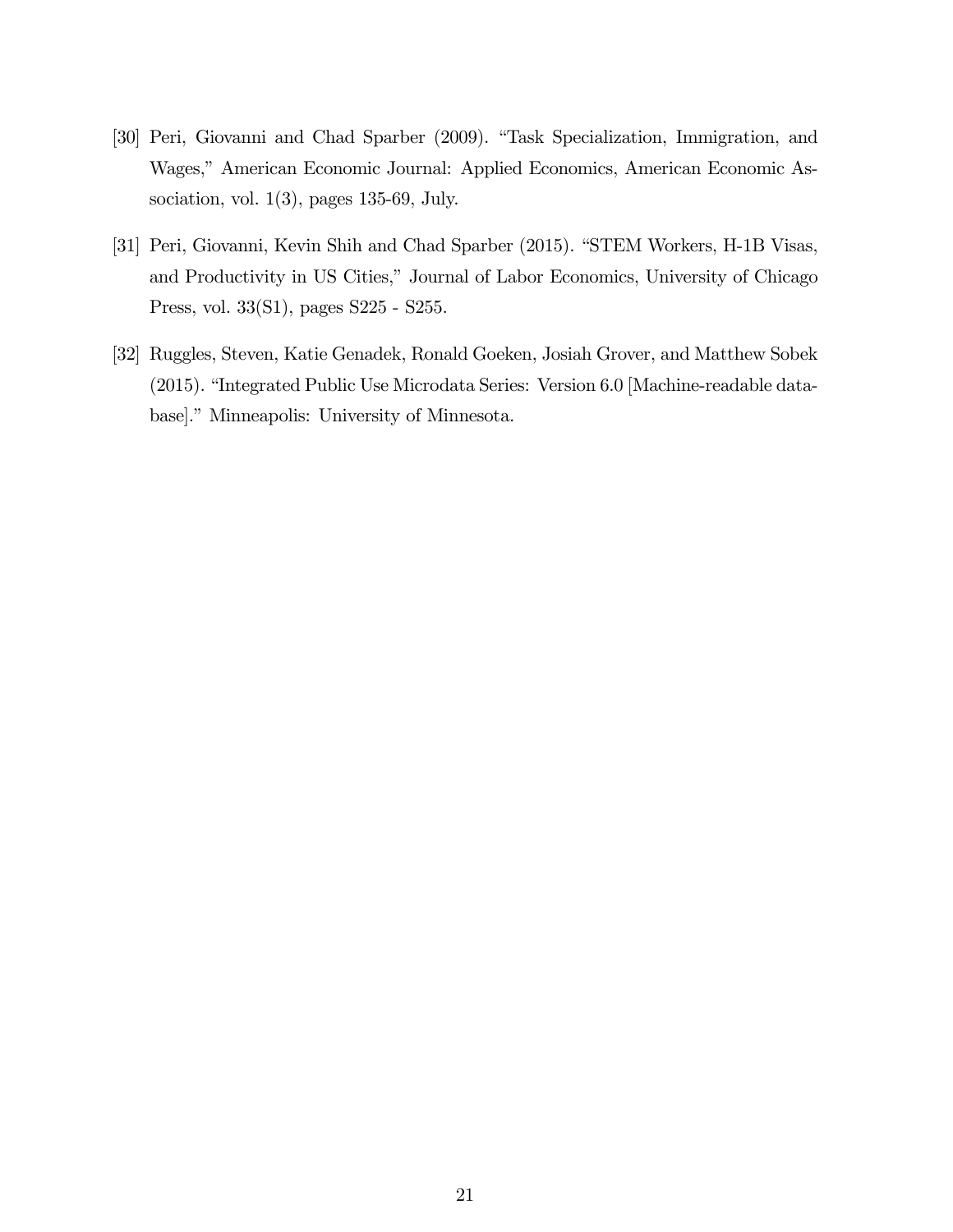### Appendix: Data

The data used to construct our dependent and independent variables are drawn from the US Census public use microdata as available from IPUMS (Ruggles et al. 2015). We use data from 1970 (aggregating two 1% metropolitan area samples), 1980, 1990 and 2000 (5% samples), as well as the 2008-2012 American Community Survey, which creates a 5% sample around 2010 that we use for that year. The samples that measure population include all individuals age 18-64 not residing in group quarters, while the employment sample only include individuals who worked a positive amount of weeks in the previous year. The population and employment samples are weighted by the Census personal weight. The samples used to measure wages include individuals age 18-64, who are not attending school at the time of the survey, who worked a positive amount of hours and weeks in the previous year, and who received strictly positive wage income. We also exclude from the wage sample self-employed and unpaid family workers. The measure of wage used throughout the paper is the logarithm of weekly wages that we define as the total income from wages divided by weeks worked in the previous year. Top-coded income from wages observations are multiplied by 1.5. All the dollar amounts are expressed in \$ as of 1999 adjusted using the BLS CPI-U All Items. The wage samples are weighted by the product of the Census personal weight and the number of weeks worked in the previous year.

All the dependent variables used in the paper are for the native population only. We define as foreign born, or immigrants, all the individuals who are born abroad, including those who become naturalized citizens. We define low-skilled workers (or "high school or less") as those with either 12 completed years of schooling and/or a high school or equivalent diploma, and as high-skilled workers (or "college or more") those with at least one year of college or more. We also breakdown these definitions further into four groups: high school dropouts (with less than 12 years of schooling), high school graduates (12 years of schooling and/or a high school or equivalent diploma), some college (at least one year of college and/or an Associate's degree), college graduates or more (Bachelor's degree or higher). Finally, we define two experience groups: workers with at most twenty years of experience, and more than twenty years of experience.

We use as main geographical unit of analysis 722 Commuting Zones that encompass the 48 adjoining US states, thus dropping Alaska and Hawaii. Commuting Zones are clusters of counties that are characterized by strong within-cluster and weak between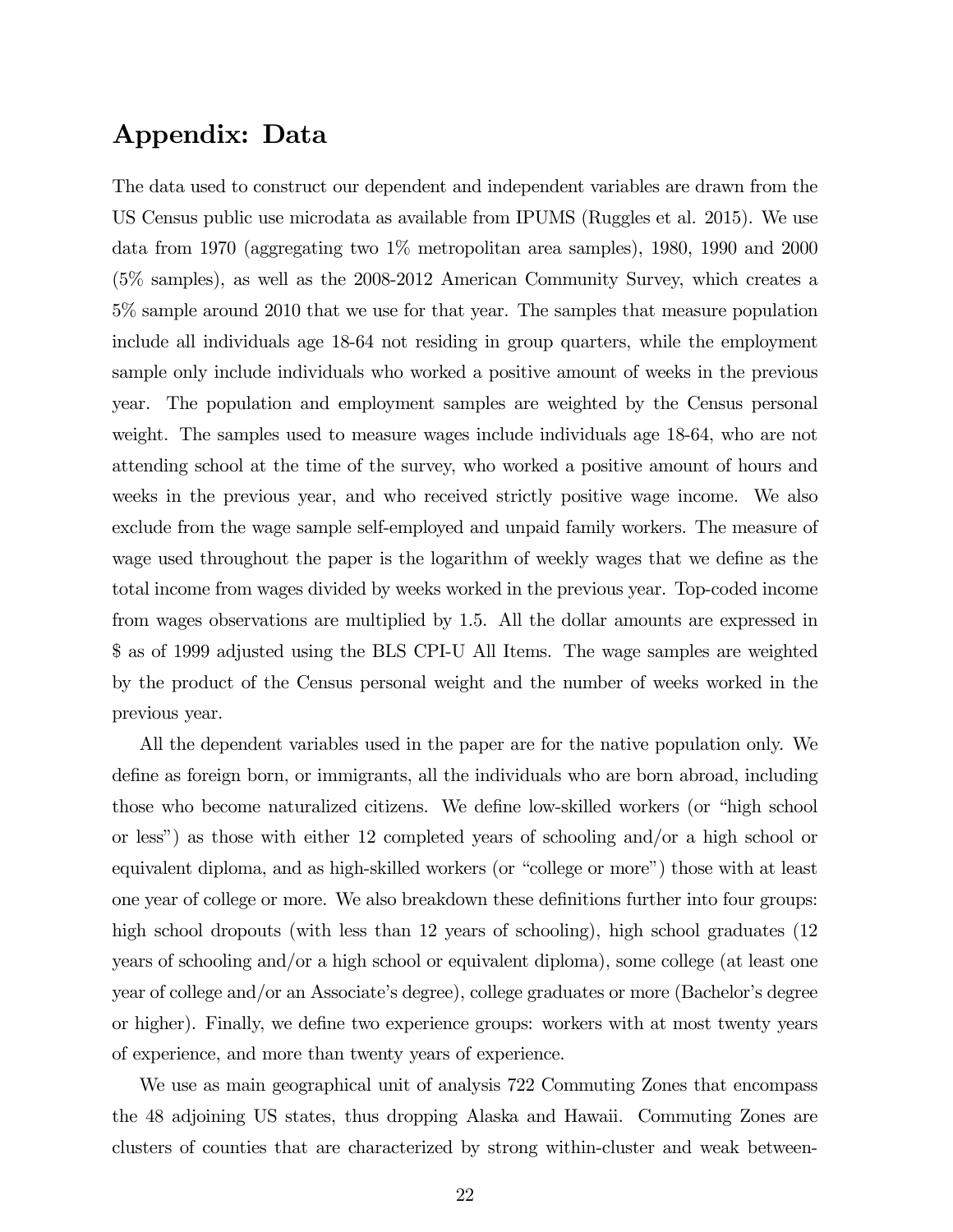cluster commuting ties, thus capturing the boundaries of local labor markets. In order to match the geographic information contained in the IPUMS data (County Group in the 1970 and 1980 Census, PUMA in the 1990 and 2000 Census, and in the 2008-2012 ACS) to Commuting Zones we use the crosswalk developed by Autor and Dorn (2013) (as available on David Dorn's website, http://www.ddorn.net/data.htm). Hence we multiply the person weights and labor supply weights described above with an adjustment factor that accounts for the fraction of a County Group/PUMA that maps to a given Commuting Zone. Alternatively, we use 50 US states or 9 US Census regions as geographic units as available in IPUMS.

The description of the "Bartik" instrument, from Bartik (1991), is given in the text. The sector definition is based on 45 industrial sectors that are consistently identifiable in the 1970-2010 IPUMS samples. The wage growth measure is based on the sectoral log weekly average wages, which we defined above. The "enclave" instrument, described in the text, is based on the immigrants' country of birth that we aggregate into 15 country groups consistent across samples.

All the programs used in this paper are available for download from http://gaetanobasso.ucdavis.edu/data—code.html.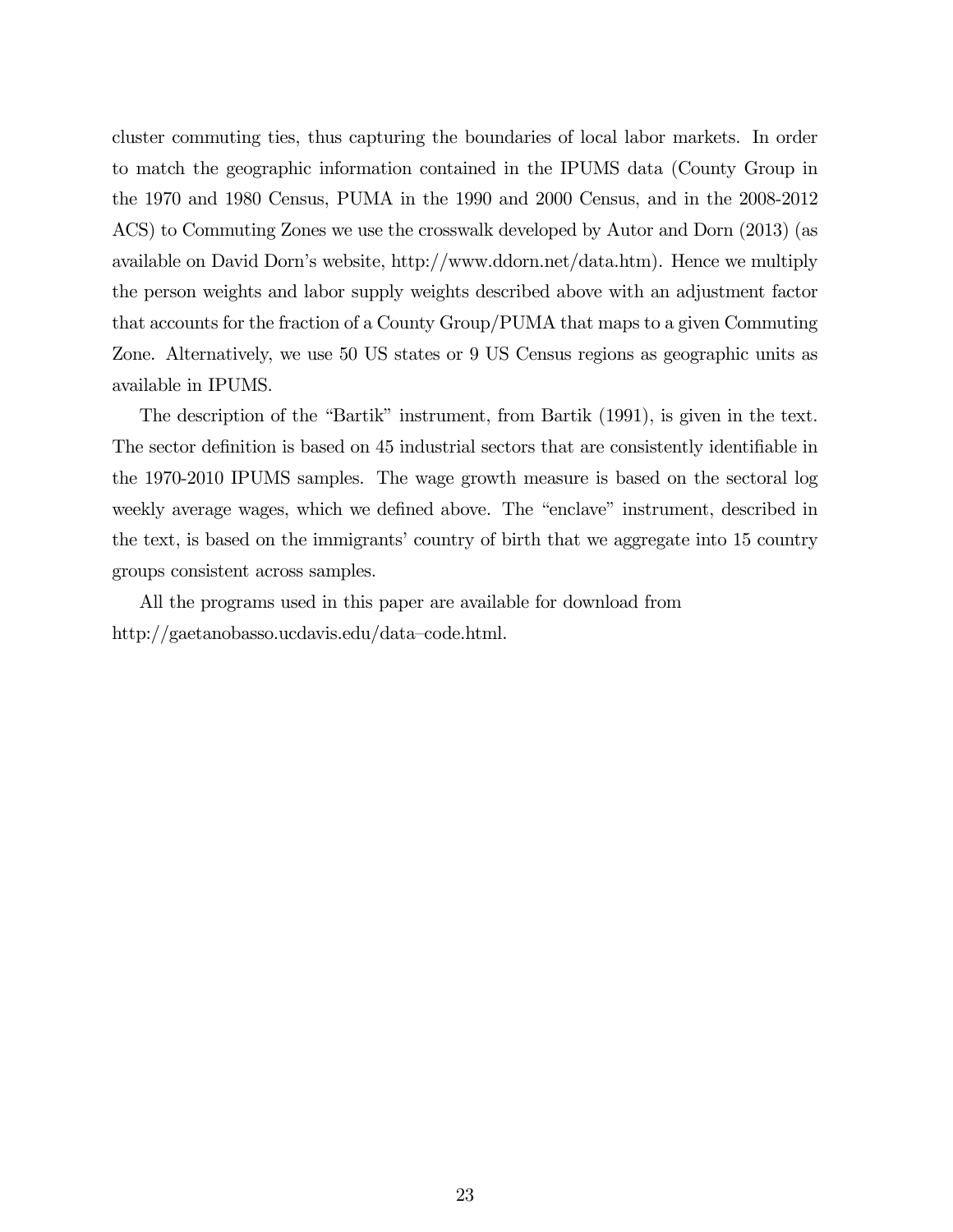**Figure 1 Change in Foreign-born as share of initial population** 



**Note:** Our calculations based on Census and ACS data from Census 1970, 80, 90, 2000 and 2010. The definition of the variable represented is given in the text. Units are 722 Commuting Zones.



Commuting Zones, Changes 1970-2010



**Note:** Our calculations based on Census and ACS data from Census 1970, 80, 90, 2000 and 2010. The definition of the variable represented is given in the text. Units are 722 Commuting Zones.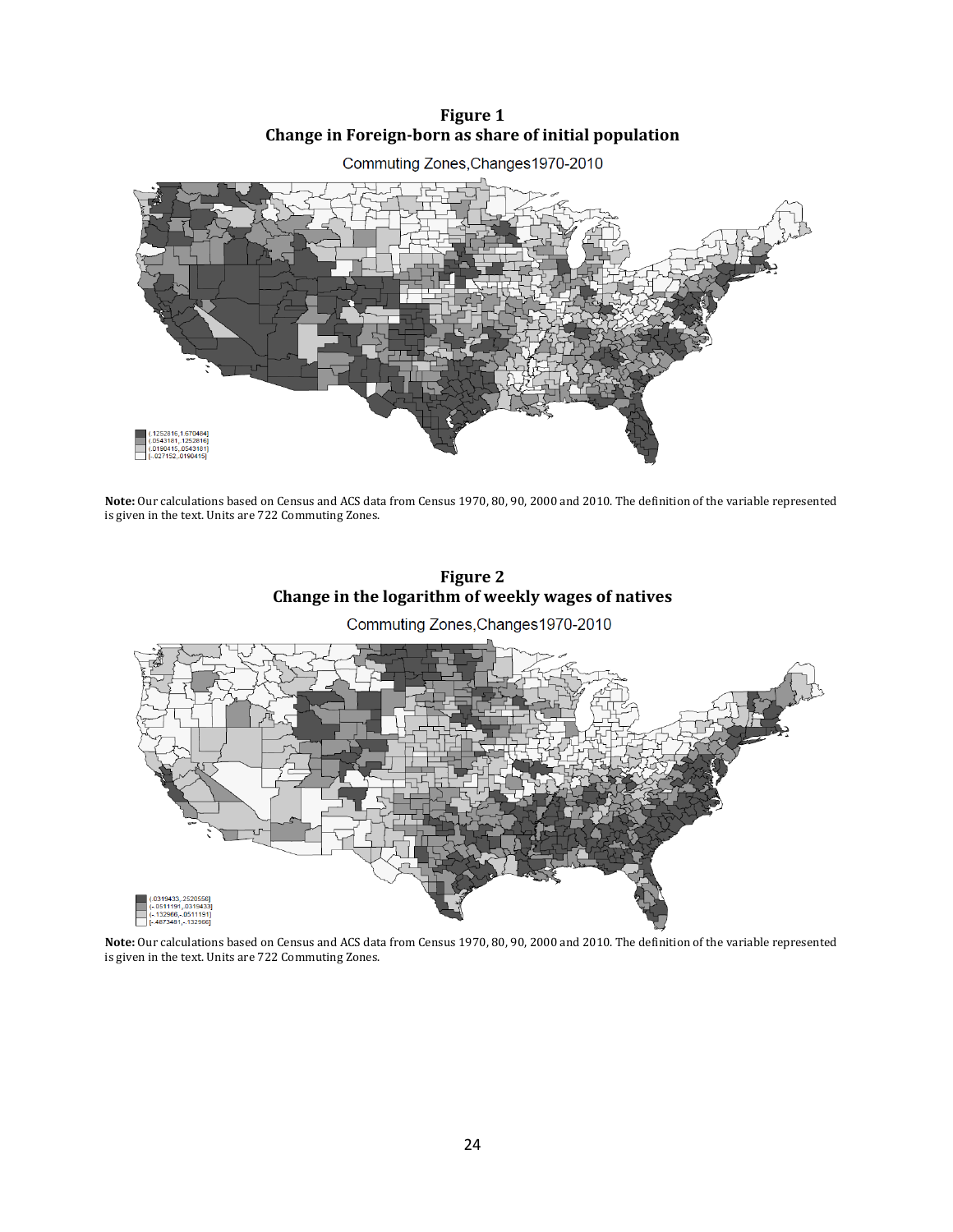**Figure 3 Change in immigrants and change in weekly wages of natives**  *Commuting Zones per decade, pooled 1970-2010* 



Note: The vertical axis shows the change in logarithmic weekly wages for natives, the horizontal axis shows the change in foreign-born as share of initial population. Unit of observation is a CZ in a decade. The changes are cleaned from the decade average. The size of the circle is proportional to the beginning of decade population in the CZ.

**Figure 4 Change in immigrants and change in weekly wages of natives**  *Commuting Zones separately by decade* 



**Note:** Each panel shows the decade-change in logarithmic weekly wages for natives (vertical axis), and the decade-change in foreign-born as share of initial population (horizontal axis). Unit of observation is a CZ in a decade. The size of the circle is proportional to the beginning of decade population in the CZ.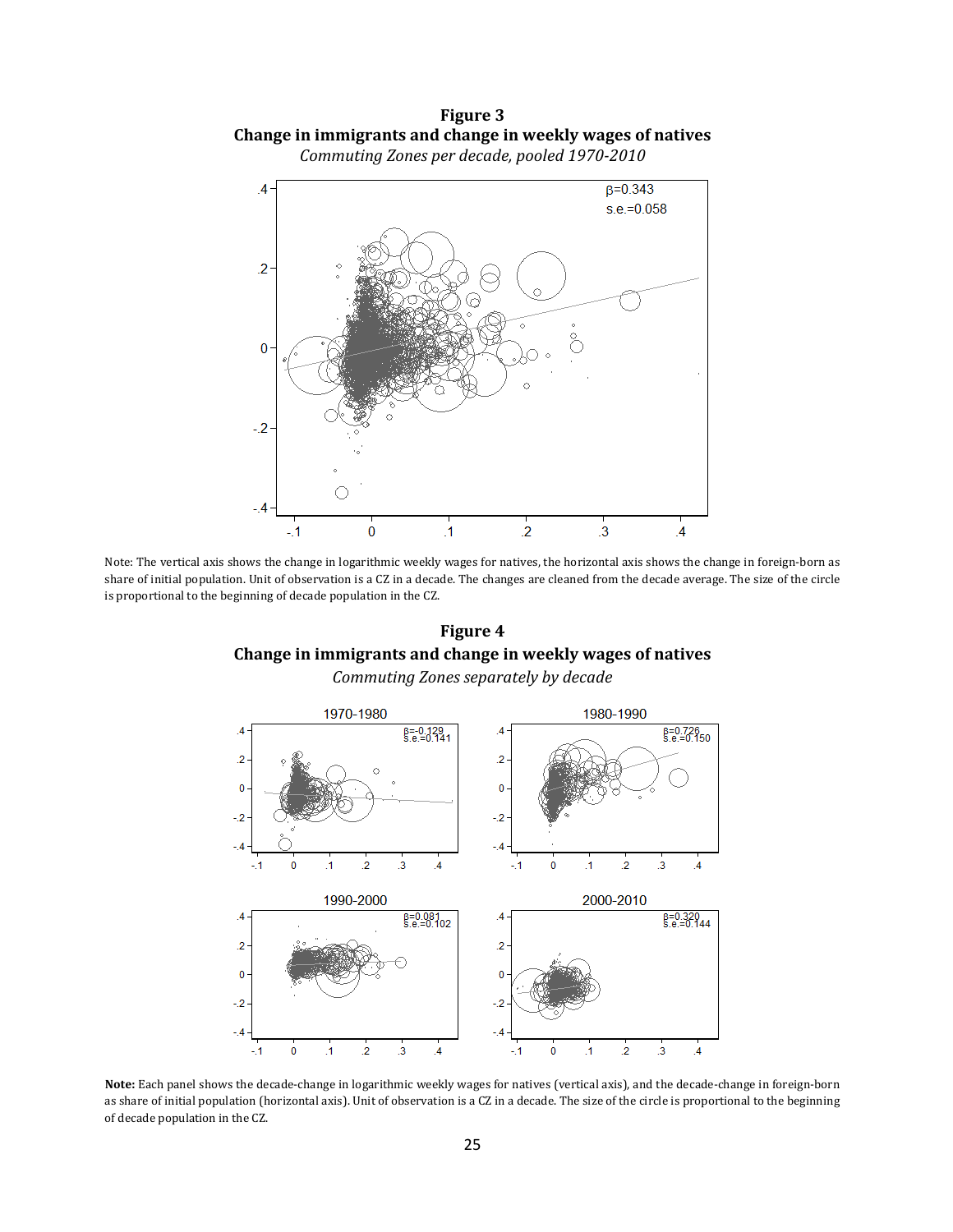**Figure 5 Change in immigrants and change native employment**  *Commuting Zones per decade, pooled 1970-2010* 



Note: The vertical axis shows the change in native employment relative to total employment at the beginning of the decade. The horizontal axis shows the change in foreign-born as share of initial population. Unit of observation is a CZ in a decade. The changes are cleaned from the decade average. The size of the circle is proportional to the beginning of decade population in the CZ.

**Figure 6 Change in immigrants and change in native employment**  *Commuting Zones separately by decade* 



**Note:** Each panel shows the decade-changes in native employment relative to total employment at the beginning of the decade (vertical axis), and the decade-change in foreign-born as share of initial population. Unit of observation is a CZ in a decade. The size of the circle is proportional to the beginning of decade population in the CZ.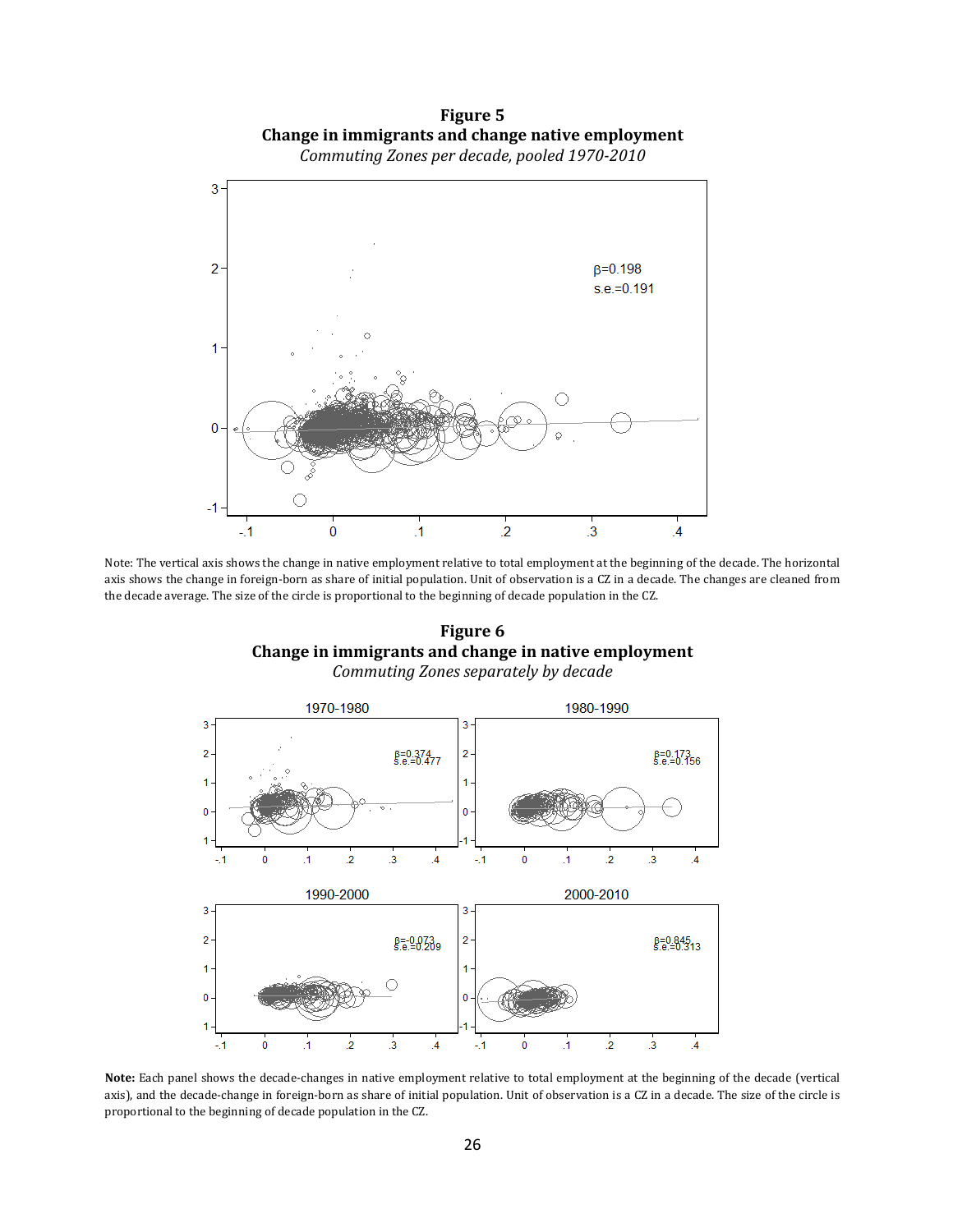**Figure 7 Change in immigrants and change in weekly wages of non-college educated natives**  *Commuting Zones per decade, pooled 1970-2010* 



Note: The vertical axis shows the change in logarithmic weekly wages for non-college educated natives, the horizontal axis shows the change in foreign-born as share of initial population. Unit of observation is a CZ in a decade. The changes are cleaned from the decade average. The size of the circle is proportional to the beginning of decade population in the CZ.

**Figure 8 Change in immigrants and change in weekly wages of college educated natives**  *Commuting Zones per decade, pooled 1970-2010* 



Note: The vertical axis shows the change in logarithmic weekly wages for natives with some college education or more, the horizontal axis shows the change in foreign-born as share of initial population. Unit of observation is a CZ in a decade. The changes are cleaned from the decade average. The size of the circle is proportional to the beginning of decade population in the CZ.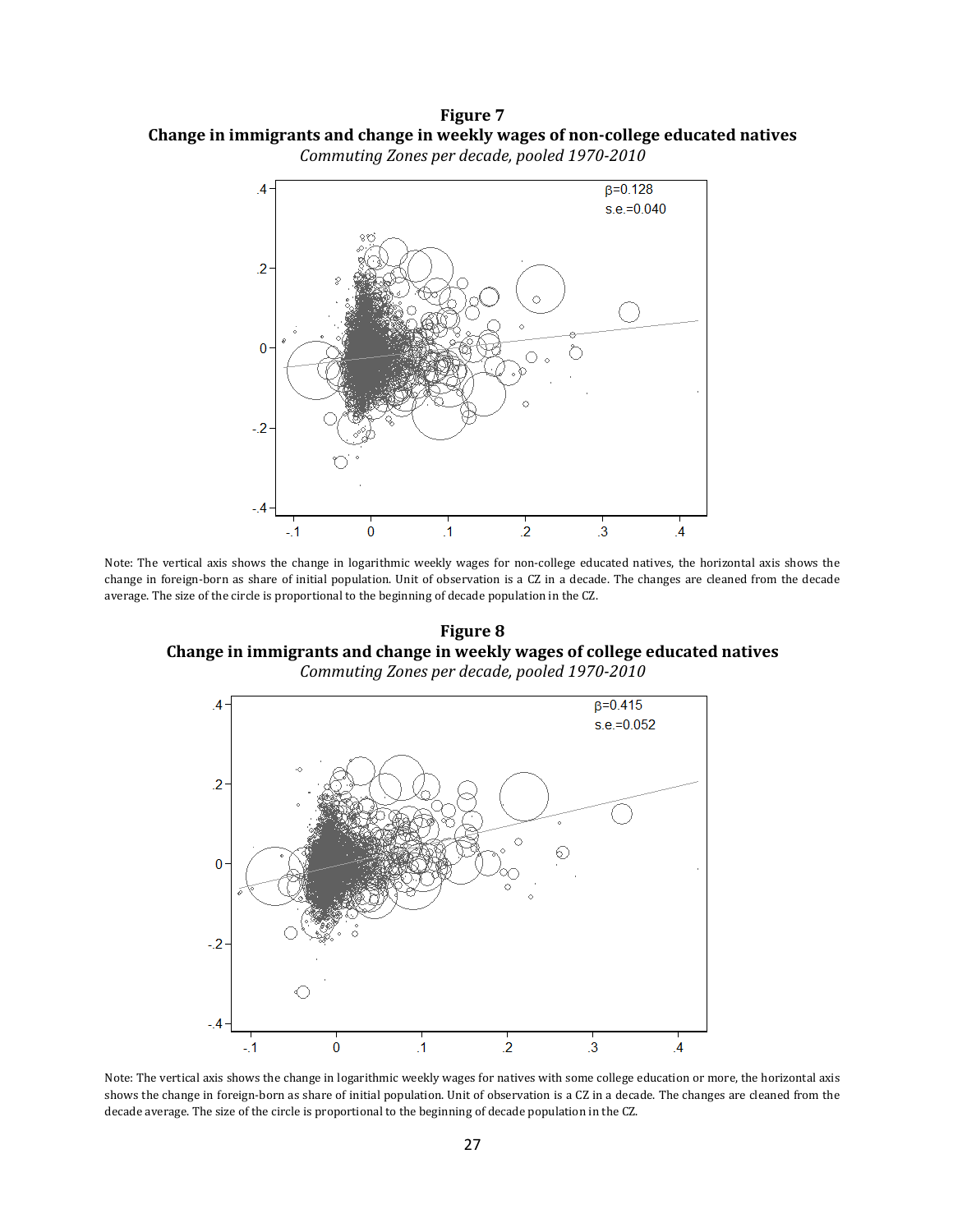#### **Table 1**

| Correlation between change in immigrants and native log weekly wage change |  |
|----------------------------------------------------------------------------|--|
| Aggregate area regressions, period 1970-2010                               |  |

| Dependent variable: decade change of average native log weekly wage |                        |               |                       |
|---------------------------------------------------------------------|------------------------|---------------|-----------------------|
| <b>Specification</b>                                                | (1)                    | (2)           | (3)                   |
|                                                                     | <b>Commuting Zones</b> | <b>States</b> | <b>Census regions</b> |
| (1) FE: Decade                                                      | $0.34**$               | $0.29**$      | 0.27                  |
|                                                                     | (0.06)                 | (0.08)        | (0.24)                |
| (2) FE: Decade, Area                                                | $0.36**$               | $0.54**$      | 0.38                  |
|                                                                     | (0.04)                 | (0.13)        | (0.21)                |
| $(3)$ : As $(2)$ Dropping 1970-80                                   | $0.39**$               | $0.60**$      | 0.49                  |
|                                                                     | (0.06)                 | (0.17)        | (0.23)                |
| $(4)$ : Only 2000-2010                                              | $0.32**$               | 0.34          | 0.94                  |
|                                                                     | (0.14)                 | (0.31)        | (0.55)                |
| $(5)$ : As $(2)$                                                    | $0.36**$               | $0.53**$      | 0.38                  |
| Trimming bottom 10% in size                                         | (0.04)                 | (0.13)        | (0.22)                |
| $(6)$ : As $(2)$                                                    | 0.30                   | $0.64**$      | $1.35*$               |
| Trimming top 10% in size                                            | (0.16)                 | (0.46)        | (0.44)                |

**Note:** Each cell shows the coefficient on the variable "change of immigrants as share of initial population" from a different regression of the type of Equation (1) in the text. The units of observations are geographical areas, as specified at the top of the column by decades. Variables are in decadal changes with change in native average log weekly wage as dependent variable and the change in immigrant population as share of initial population as explanatory variable. Regressions are weighted by the total number of individuals in the area at the beginning of the decade. Standard errors clustered at the area unit level.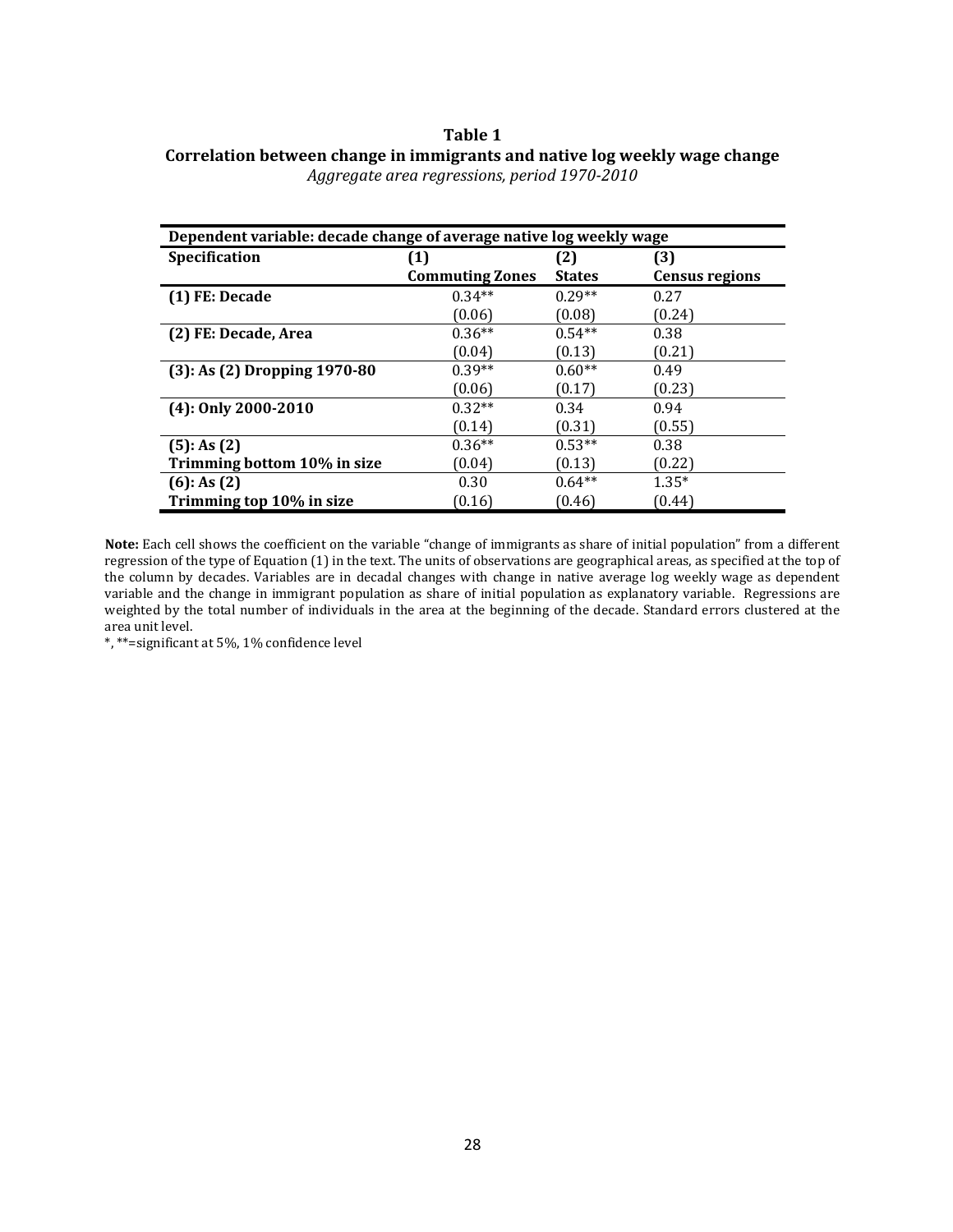### **Table 2 Correlation between change in immigrants and native employment change**

| Dependent variable: change in native employment relative to initial population |              |               |                  |
|--------------------------------------------------------------------------------|--------------|---------------|------------------|
| Specification                                                                  | (1)          | (2)           | $\left(3\right)$ |
|                                                                                | Commuting    | <b>States</b> | Census           |
|                                                                                | <b>Zones</b> |               | regions          |
| (1) FE: Decade                                                                 | 0.20         | 0.32          | 0.46             |
|                                                                                | (0.19)       | (0.29)        | (0.36)           |
| (2) FE: Decade, Area                                                           | 0.02         | 0.05          | 0.09             |
|                                                                                | (0.14)       | (0.10)        | (0.23)           |
| $(3)$ : As $(2)$ Dropping 1970-80                                              | $-0.05$      | $-0.02$       | 0.03             |
|                                                                                | (0.11)       | (0.13)        | (0.30)           |
| $(4)$ : Only 2000-2010                                                         | $0.84**$     | $1.04**$      | $1.75**$         |
|                                                                                | (0.31)       | (0.23)        | (0.40)           |
| $(5)$ : As $(2)$                                                               | 0.02         | 0.04          | 0.14             |
| Trimming bottom 10% in size                                                    | (0.14)       | (0.10)        | (0.27)           |
| $(6)$ : As $(2)$                                                               | $1.11***$    | $0.54*$       | $0.99*$          |
| Trimming top 10% in size                                                       | (0.40)       | (0.27)        | (0.39)           |

*Aggregate area regressions, period 1970-2010* 

**Note:** Each cell shows the coefficient on the variable "change of immigrants as share of initial population" from a different regression of the type of Equation (1) in the text. The units of observations are geographical areas, as specified at the top of the column. Variables are in decadal changes with change in native employment as share of initial population as dependent variable and the change in immigrant population as share of initial population as explanatory variable. Regressions are weighted by the total number of individuals in the area at the beginning of the decade. Standard errors clustered at the regional unit level.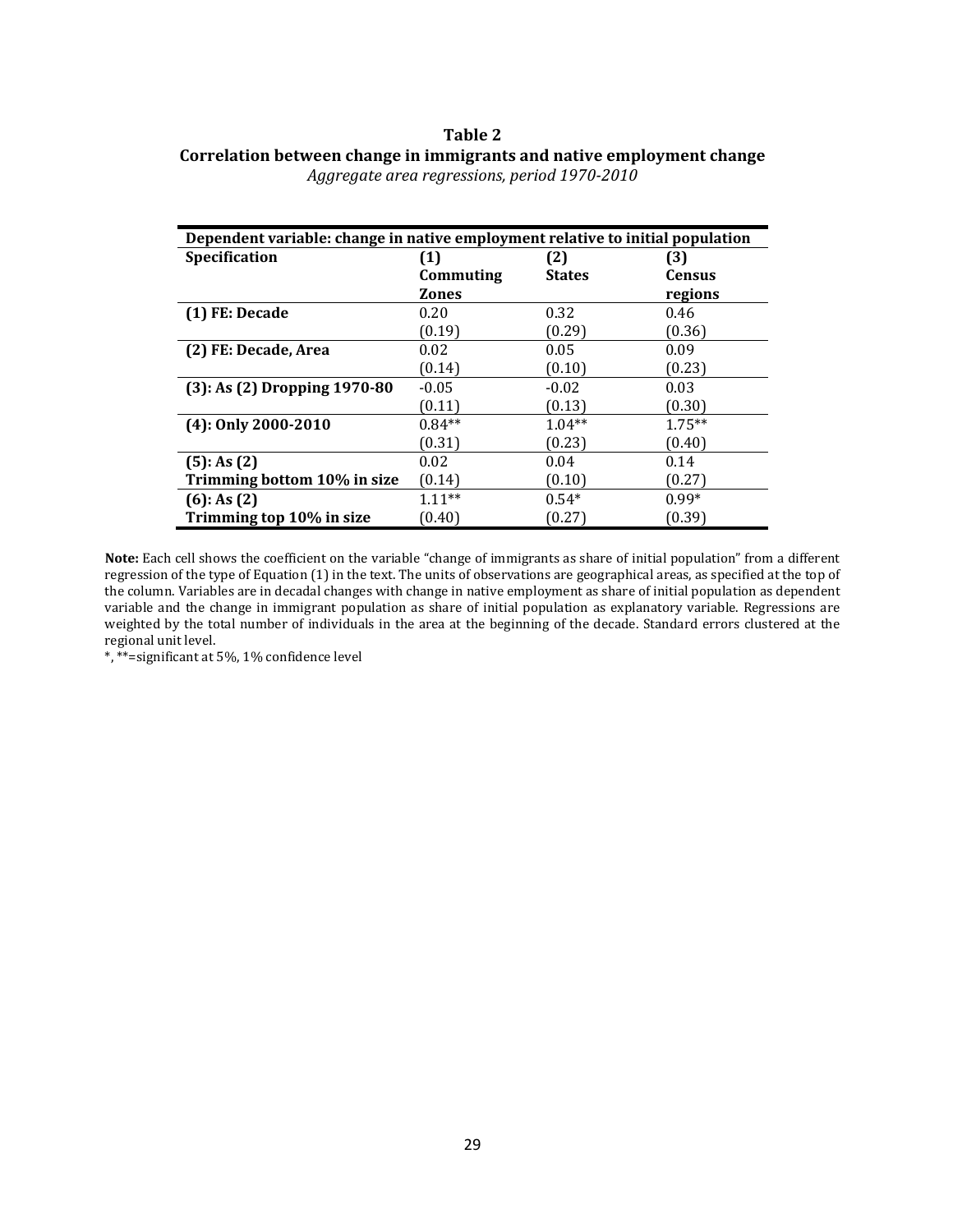#### **Table 3 Correlation between change in immigrants and native log weekly wage change**  *Partial area-skill regressions, period 1970-2010*

| Dependent variable: decade change of average native log weekly wage |                |                 |                  |  |
|---------------------------------------------------------------------|----------------|-----------------|------------------|--|
| Specification                                                       | (1)            | 2)              | (3)              |  |
|                                                                     | Commuting      | States x skills | Census regions x |  |
|                                                                     | Zones x skills |                 | skills           |  |
| (1) FE: Area, Skill, Decade.                                        | $0.17**$       | 0.04            | $-0.03$          |  |
|                                                                     | (0.02)         | (0.02)          | (0.07)           |  |
| (2) FE: Area-Skill, Decade                                          | $0.18**$       | 0.05            | $-0.03$          |  |
|                                                                     | (0.02)         | (0.04)          | (0.09)           |  |
| (3) FE: Area-Skill, Skill-Decade                                    | $0.24**$       | $0.18**$        | 0.14             |  |
|                                                                     | (0.03)         | (0.05)          | (0.12)           |  |
| (4) FE: Area-Skill, Skill-Decade,                                   | $0.05*$        | 0.04            | 0.01             |  |
| Area-Decade                                                         | (0.02)         | (0.03)          | (0.08)           |  |
| $(5)$ : As $(3)$ dropping 1970-80                                   | $0.28**$       | $0.24**$        | 0.25             |  |
|                                                                     | (0.04)         | (0.07)          | (0.17)           |  |

**Note:** Each cell shows the coefficient on the variable "change of immigrants as share of initial population" from a different regression. The units of observations are cells at the geographical areas by skill, as specified at the top of the column. Skills are four education by two experience group as defined in the text. Variables are in decade changes with change in native average log weekly wage as dependent variable and the change in immigrant population as share of initial population as explanatory variable. Regressions are weighted by the total number of individuals in the cell (defined as area x skill group) at the beginning of the decade. Standard errors clustered at the area level.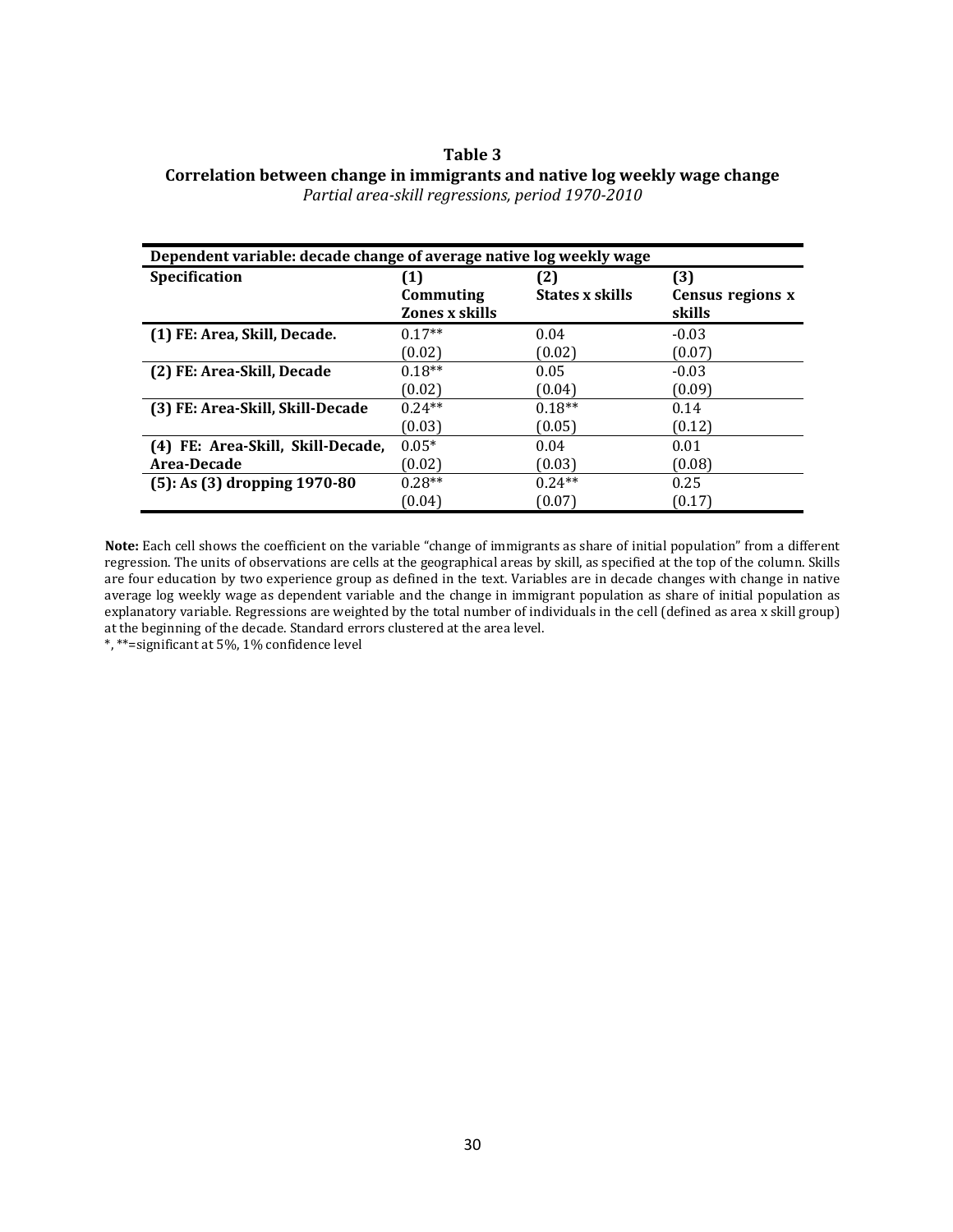#### **Table 4 Correlation between change in immigrants and native employment change**  *Partial area-skill regressions, period 1970-2010*

| Dependent variable: change in native employment relative to initial population |                                  |                 |                          |  |
|--------------------------------------------------------------------------------|----------------------------------|-----------------|--------------------------|--|
| <b>Specification</b>                                                           | $\mathbf{\mathbf{\mathbf{(1)}}}$ | (2)             | (3)                      |  |
|                                                                                | Commuting                        | States x skills | <b>Census</b><br>regions |  |
|                                                                                | Zones x skills                   |                 | x skills                 |  |
| (1) FE: Area, Skill, Decade.                                                   | $0.62**$                         | $1.75**$        | $2.47**$                 |  |
|                                                                                | (0.18)                           | (0.30)          | (0.62)                   |  |
| (2) FE: Area-Skill, Decade                                                     | $0.70*$                          | $2.13**$        | $2.94*$                  |  |
|                                                                                | (0.28)                           | (0.52)          | (0.97)                   |  |
| (3) FE: Area-Skill, Skill-Decade                                               | $-0.02$                          | $-0.01$         | $-0.05$                  |  |
|                                                                                | (0.15)                           | (0.13)          | (0.10)                   |  |
| (4) FE: Area-Skill, Skill-Decade,                                              | 0.16                             | 0.17            | $0.20*$                  |  |
| Area-Decade                                                                    | (0.11)                           | (0.09)          | (0.07)                   |  |
| $(5)$ : As $(3)$ dropping 1970-80                                              | $-0.09$                          | $-0.04$         | $-0.03$                  |  |
|                                                                                | (0.12)                           | (0.12)          | (0.14)                   |  |

**Note:** Each cell shows the coefficient on the variable "change of immigrants as share of initial population" from a different regression. The units of observations are cells at the geographical areas by skill, as specified at the top of the column. Skills are four education by two experience group as defined in the text. Variables are in decade changes with change in in native employment as share of the initial total population as dependent variable and the change in immigrant population as share of initial population as explanatory variable. Regressions are weighted by the total number of individuals in the cell (defined as area x skill group) at the beginning of the decade. Standard errors clustered at the area level. \*, \*\*=significant at 5%, 1% confidence level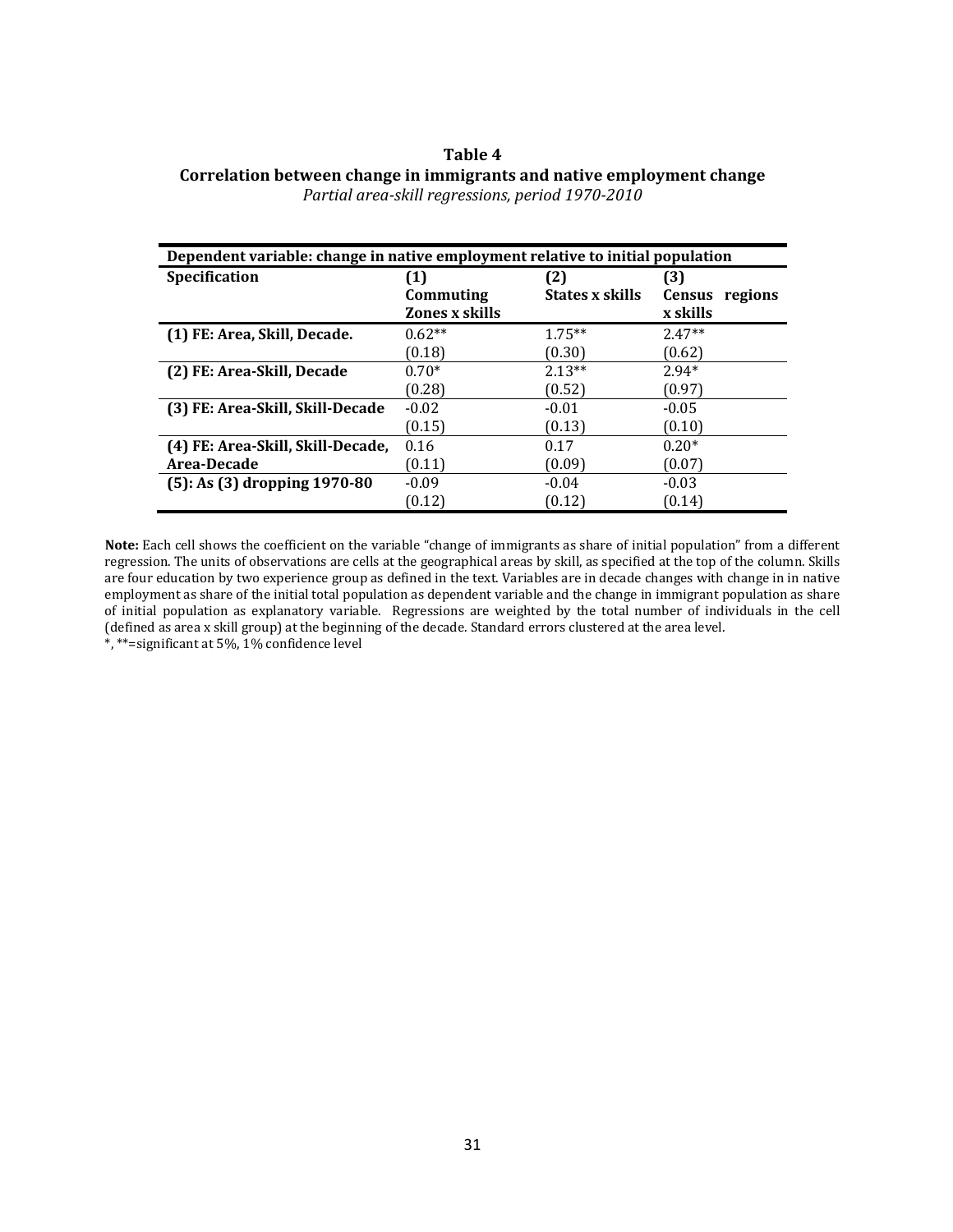#### **Table 5 Correlation between change in immigrants and native log weekly wages, schooling groups**  *Aggregate area regressions, period 1970-2010*

| Dependent variable: decade change of average native log weekly wage |                               |                      |                              |  |
|---------------------------------------------------------------------|-------------------------------|----------------------|------------------------------|--|
| Specification                                                       | (1)<br><b>Commuting Zones</b> | (2)<br><b>States</b> | (3)<br><b>Census regions</b> |  |
| <b>HIGH SCHOOL OR LESS</b>                                          |                               |                      |                              |  |
| (1) FE: Decade                                                      | $0.13**$                      | 0.12                 | 0.11                         |  |
|                                                                     | (0.04)                        | (0.11)               | (0.30)                       |  |
| (2) FE: Decade, Area                                                | $0.23**$                      | $0.33**$             | 0.14                         |  |
|                                                                     | (0.04)                        | (0.14)               | (0.30)                       |  |
| (3) Only 2000-2010                                                  | 0.16                          | 0.50                 | 1.28                         |  |
|                                                                     | (0.12)                        | (0.31)               | (0.72)                       |  |
| <b>COLLEGE OR MORE</b>                                              |                               |                      |                              |  |
| (4) FE: Decade                                                      | $0.41**$                      | $0.41**$             | $0.46**$                     |  |
|                                                                     | (0.05)                        | (0.05)               | (0.14)                       |  |
| (5) FE: Decade, Area                                                | $0.42**$                      | $0.65**$             | $0.60**$                     |  |
|                                                                     | (0.05)                        | (0.12)               | (0.15)                       |  |
| (6) Only 2000-2010                                                  | 0.29                          | 0.32                 | 0.84                         |  |
|                                                                     | (0.15)                        | (0.31)               | (0.56)                       |  |

**Note:** Each cell shows the coefficient on the variable "change of immigrants as share of initial population" from a different regression of the type of Equation (1) in the text. The units of observations are geographical areas, as specified at the top of the column by decades. Variables are in decadal changes. In the upper part of the table labelled "HIGH SCHOOL OR LESS" the dependent variable is the change in native average log weekly wage for natives with a high school degree or less. In the lower part of the table labelled "COLLEGE OR MORE" the dependent variable is the change in native average log weekly wage for natives with some college education or more. Regressions are weighted by the total number of individuals in the area at the beginning of the decade. Standard errors clustered at the area unit level.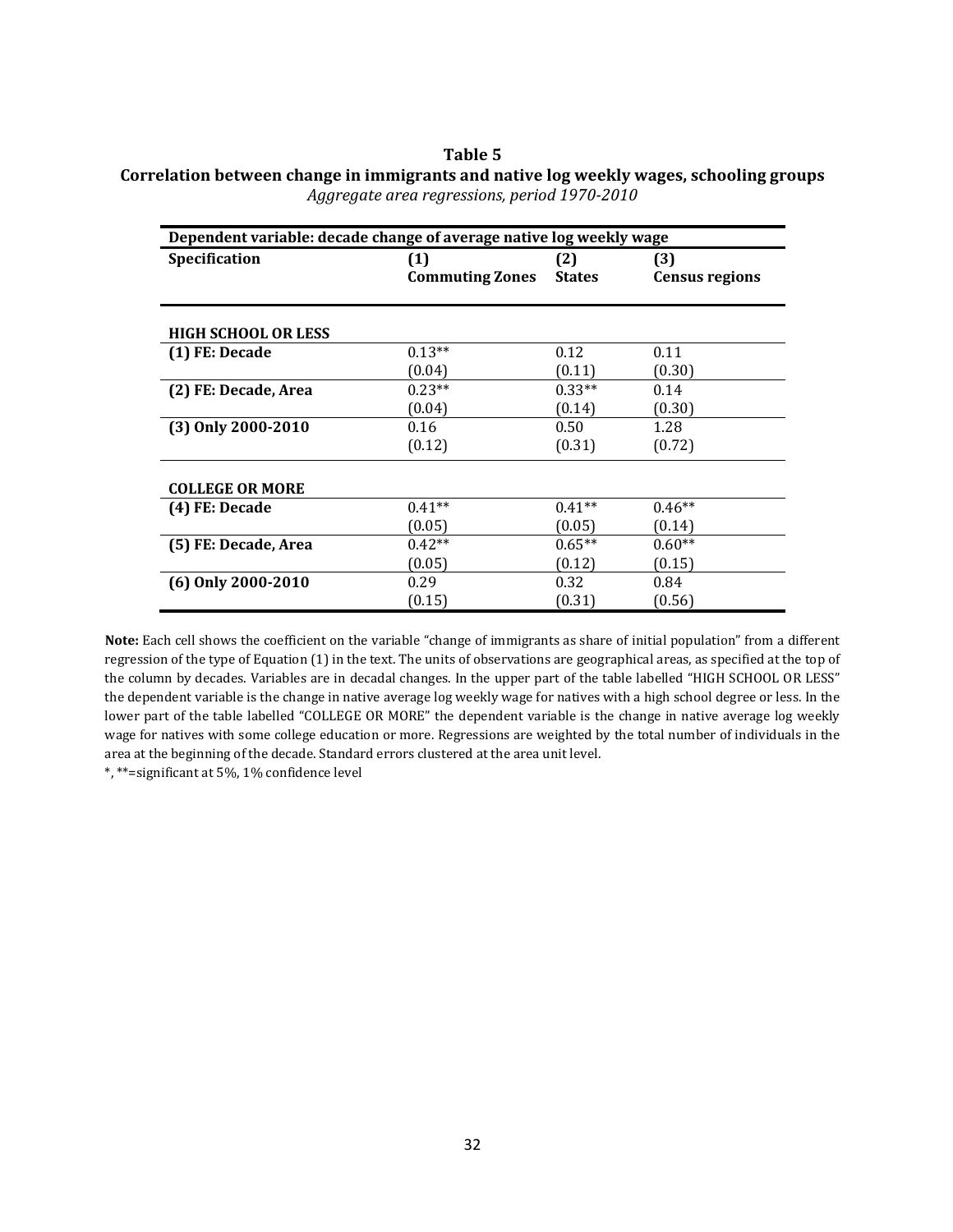#### **Table 6 Immigration and native wages, including "Bartik" controls for change in labor demand**  *Aggregate area regressions, Commuting Zones period 1970-2010*

| Dependent variable: decade change of average native log weekly wage, CZ level |                           |                                             |                               |         |               |
|-------------------------------------------------------------------------------|---------------------------|---------------------------------------------|-------------------------------|---------|---------------|
| Specification,                                                                | (1)<br>All native workers | (2)<br>Native high school or<br><b>less</b> | (3)<br><b>Natives</b><br>more | college | <sub>or</sub> |
| <b>FE: Decade</b><br>(1)                                                      | $0.28**$                  | $0.07**$                                    | $0.36**$                      |         |               |
| Coefficient on $\Delta$ (Immi)                                                | (0.04)                    | (0.03)                                      | (0.04)                        |         |               |
| Coefficient on $\Delta$ (Bartik)                                              | $2.74**$                  | $2.65**$                                    | $2.30**$                      |         |               |
|                                                                               | (0.29)                    | (0.40)                                      | (0.26)                        |         |               |
| (2)<br>FE: Decade, Area                                                       | $0.34**$                  | $0.20**$                                    | $0.40**$                      |         |               |
| Coefficient on $\Delta$ (Immi)                                                | (0.06)                    | (0.06)                                      | (0.05)                        |         |               |
| Coefficient on $\Delta$ (Bartik)                                              | $2.52**$                  | $2.49**$                                    | $2.16**$                      |         |               |
|                                                                               | (0.41)                    | (0.56)                                      | (0.36)                        |         |               |

**Note:** The units of observations are Commuting Zones. Variables are in decadal changes. In the first column the dependent variable is the change in native average log weekly wage for all natives. In the second column the dependent variable is the change in native average log weekly wage for native workers with a high school degree or less. In the third column the dependent variable is the change in native average log weekly wage for natives with some college education or more. The explanatory variables and specification are described in the first column. Regressions are weighted by the total number of individuals in the area at the beginning of the decade. Standard errors clustered at the area unit level.